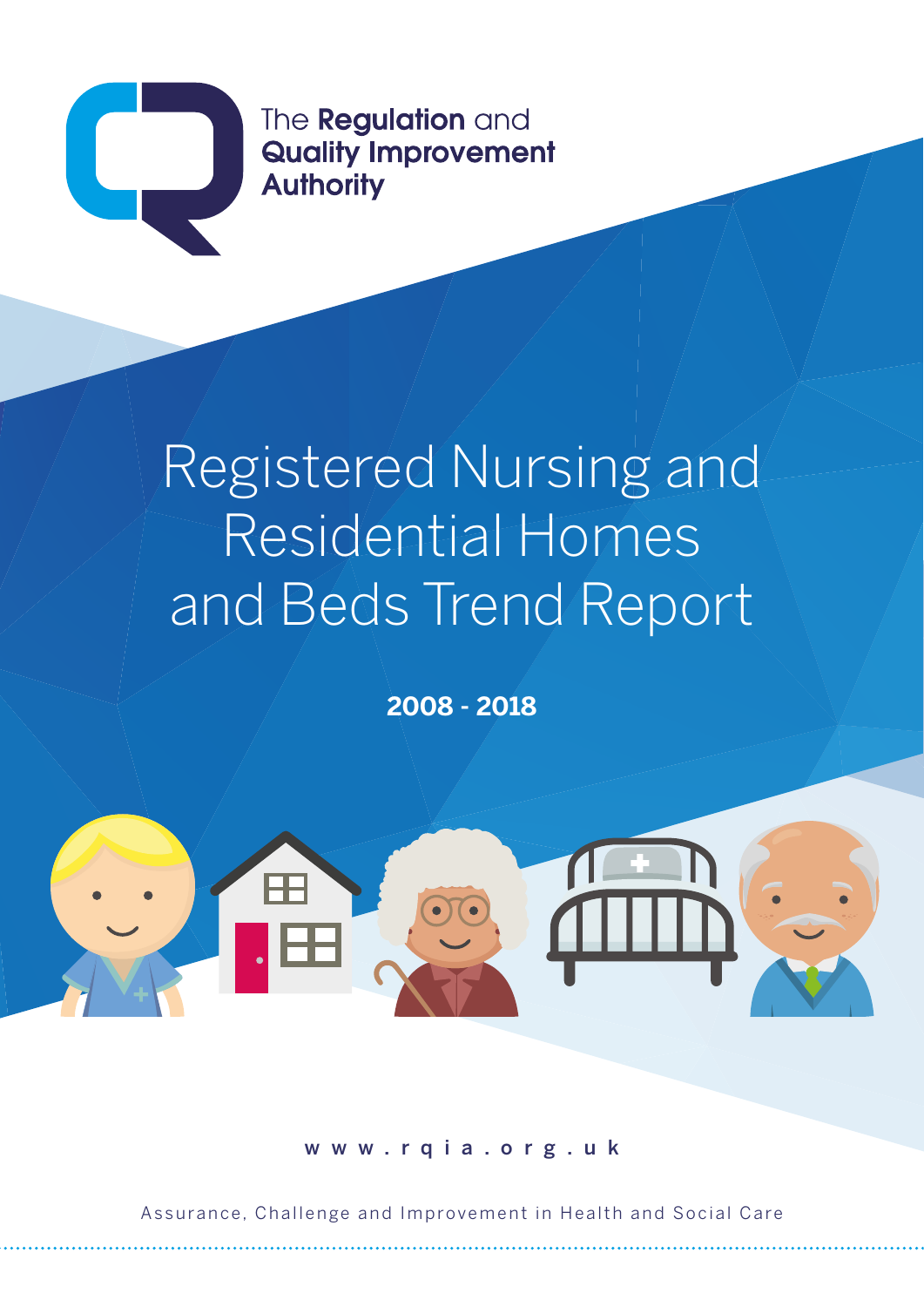# **Contents**

### **Introduction Key Findings Frequently Asked Questions**

- Question  $1 -$  Has the number of residential h been substantially reduced?
- Question  $2 -$  Has the number of nursing hom increased?
- Question  $3$  Have certain Trust areas been by closures?
- Question  $4$  Have the larger providers now share of the care home sector?
- Question  $5 -$  Has the number of homes / bed dementia patients increased?

**3**

### **Residential Care Homes - Trend data summary**

- Overall numbers in residential home sector
- New Registrations
- Cancellations

### **Nursing Homes – Trend data summary**

- Overall numbers in nursing home sector
- New Registrations
- Cancellations

**Residential beds in Nursing Homes De-registration of Adult Placement Agencies Total Nursing & Residential beds across** sector October 2008 – September 2018 **Summary by Trust area Comparison with NI population data** 

|                                                                                       | Page 5<br>Page 5<br>Page 6                          |
|---------------------------------------------------------------------------------------|-----------------------------------------------------|
| nomes / beds<br>nes / beds<br>impacted more<br>obtained a larger<br>ds registered for | Page 6<br>Page 7<br>Page 8<br>Page 9<br>Page 11     |
|                                                                                       | Page 13<br>Page 13<br>Page 15<br>Page 15            |
|                                                                                       | Page 16<br>Page 16<br>Page 17<br>Page 17            |
|                                                                                       | Page 18<br>Page 19<br>Page 20<br>Page 21<br>Page 22 |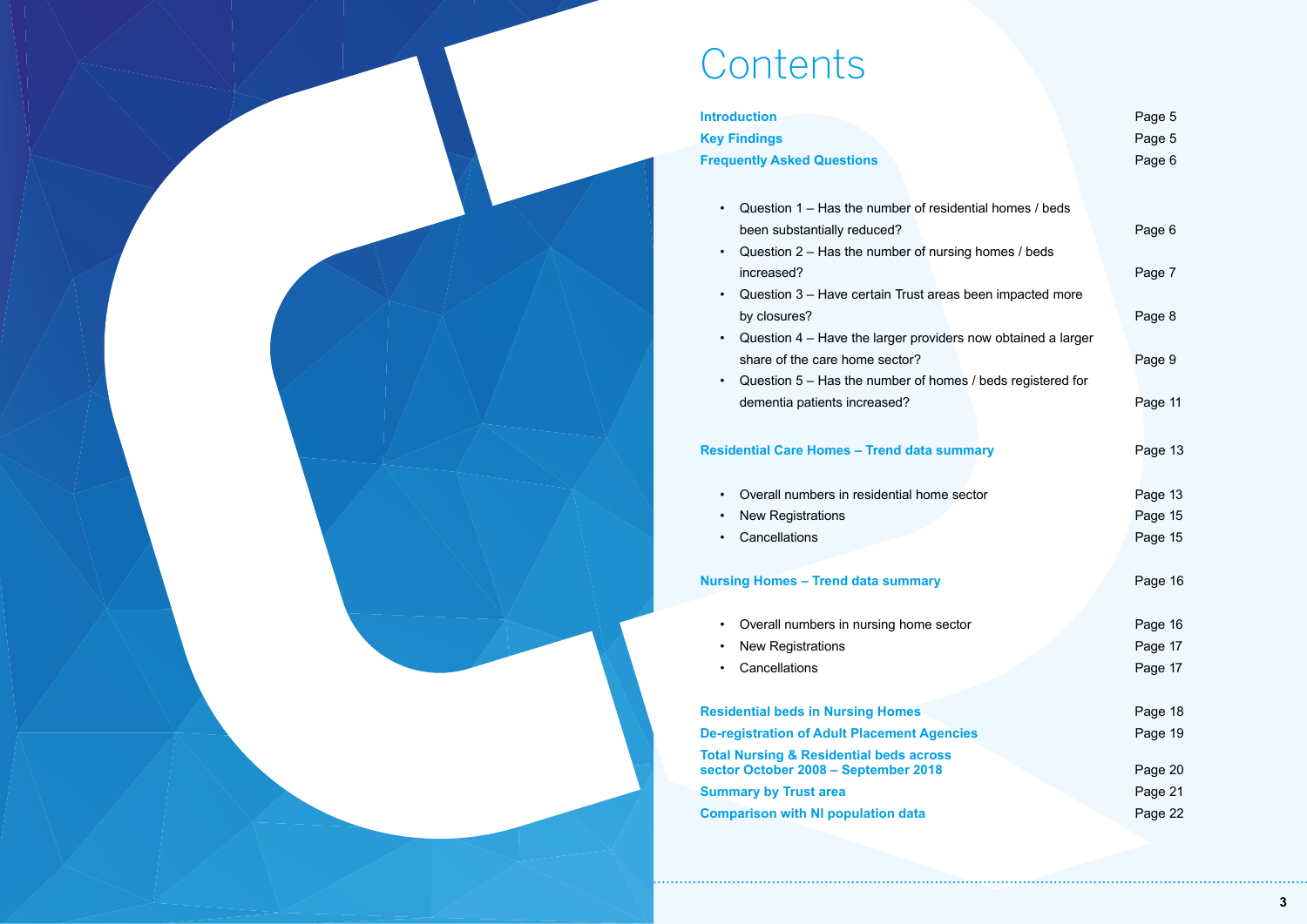Registered Nursing and Residential Homes and Beds Trend Report 2008 - 2018

#### **Variations** Page 23

- Residential beds in nursing homes **Page 23** Page 23 **Minor variations Page 23** Increases / decreases in bed numbers **Page 23**
- **Variation trend analysis Page 23**

### **Changes of ownership 24 and 24 and 24 and 24 and 24 and 25 and 26 and 26 and 26 and 26 and 26 and 26 and 26 and 26 and 26 and 26 and 26 and 26 and 26 and 26 and 26 and 26 and 27 and 27 and 27 and 27 and 27 and 27 and 27 a**

| • Top ten largest nursing home providers     | Page 24 |
|----------------------------------------------|---------|
| • Top ten largest residential home providers | Page 24 |
| • Statutory residential care homes           | Page 24 |
| Focus on largest independent providers       | Page 26 |

### **Appendices**

|           | Appendix 1 Nursing beds by Trust area (excluding           |         |
|-----------|------------------------------------------------------------|---------|
|           | residential beds in nursing homes) 2008 - 2018             | Page 28 |
| $\bullet$ | Appendix 2 Residential beds by Trust area (including       |         |
|           | residential beds in nursing homes) 2008 - 2018             | Page 29 |
| $\bullet$ | Appendix 3 New nursing homes registered                    |         |
|           | Oct 2008 – Oct 2018                                        | Page 30 |
|           | Appendix 4 Top 10 Nursing Home Providers 1 October 2008    | Page 31 |
|           | Appendix 5 Top 10 Nursing Home Providers 30 September 2018 | Page 32 |
|           | Appendix 6 Top 10 Residential Care Home Providers          |         |
|           | 1 October 2008                                             | Page 33 |
|           | Appendix 7 Top 10 Residential Care Home Providers          |         |
|           | 30 September 2018                                          | Page 34 |

### **Introduction**

The purpose of this report is to track the changes in both the nursing home and residential home regulated sectors over a ten year period (commencing 1 October 2008 and ending 30 September 2018) and to identify trends in this data. This information will also be analysed in relation to assumptions made about the sector during this time period.

It should be noted that when bed numbers are referenced, this represents the combined maximum number of users which the homes are registered to accommodate and not the number of beds occupied at that point in time.

### **Key Findings**

closure of stand-alone statutory residential homes has been partially offset by the registration

- As of 1 October 2018, there were 16,007 registered beds in all registered nursing and residential care homes across Northern Ireland. This represents a 4% increase in the total number of beds in the sector over a ten year period.
- The number of nursing beds increased by 10% between October 2008 and September 2018.
- The overall number of residential beds has decreased by 6% over the same period. The of residential units in nursing homes.
- The total number of registered beds across both nursing and residential homes has increased by 663 beds (or approximately 4%).
- The number of statutory residential care homes has decreased from 62 down to 44.
- The 10% growth in the nursing sector is double the total population percentage growth for Northern Ireland between 2008 and 2017, but less than half the percentage growth for persons aged 65 years or older.
- Both the majority of new build premises and variations relating to internal improvements or extensions have been for nursing homes.
- The profile of the largest nursing home providers has changed, with the largest provider reducing its portfolio, the second largest folding, and new companies moving into the sector.
- The number of homes registered to provide dementia care has increased significantly, with 49% of care homes now registered for category DE (Dementia).

Published: June 2019 Author: Mark Lynch, Information Analyst, RQIA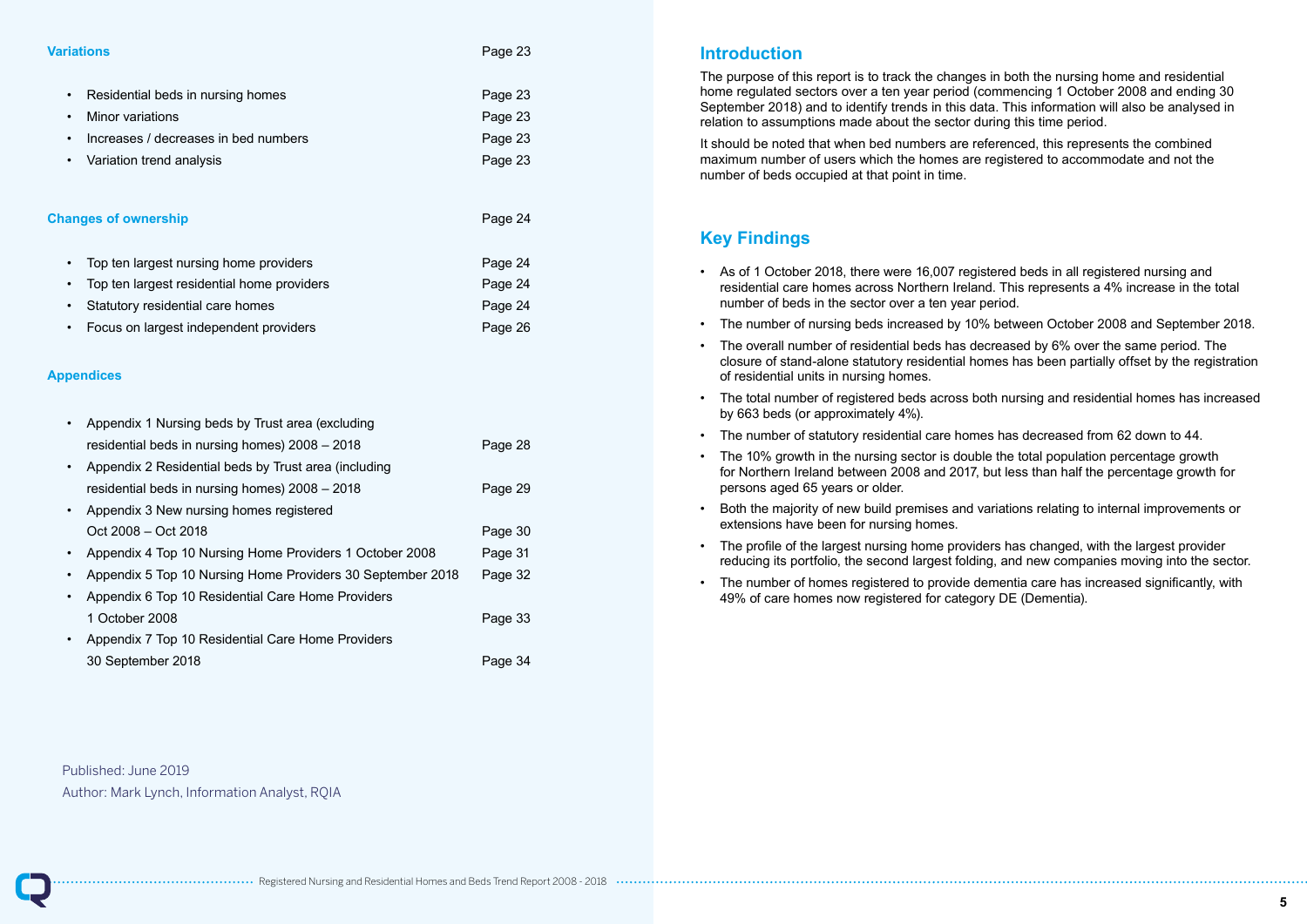#### **Question 1 - Has the number of residential homes / beds been substantially reduced?** • Yes, but perhaps not to the extent which one would have extent which one would have extent which one would h

• Overall, the total number of registered residential beds across the sector has decreased

• The most noticeable decrease in residential care has been in the statutory sector, where the number of registered homes has decreased by 18 across all 5 Trusts and the number

### **Frequently Asked Questions Question 1 - Has the number of residential homes / beds been substantially**

- by 302 over this 10 year period.
- of beds by 627.
- A halt on further closures pending consultations was called by the Department in 2014; however, several of the remaining 44 homes are not thought to be operating at full capacity and/or are not accepting new admissions.
- The number of small residential homes, dropped from 41 in 2008 to just 11 in 2018.
- result of this trend has been small.
- In addition to the above, a number of private residential care homes have also closed during this ten year period.
- These cancellations have not been offset by the registration of new residential care homes. When we exclude the residential units in nursing homes, there have been 16 homes).

• The conversion from residential care to supported living has accounted for 11 residential homes cancelling their registrations, although the overall reduction in residential beds as a

- Yes, but perhaps not to the extent which one would have expected.
- The figures show the number of registered residential care homes on our register decreased significantly, from 317 in October 2008 to 227 in September 2018. However, this decrease includes 61 de-registered adult placement settings and a number of mergers of registration.<br>
The number of stand-alone residential homes fellows for the number of the number of the number of the number o
- The number of stand-alone residential homes fell to 195 by 1 April 2017 but there has subsequently been an artificial increase due to separate registrations of residential units in <br>nursing homes nursing homes.
- When analysing the change in residential bed numbers, we must consider both the bed when analysing the shange in residential bed numbers, we must consider both the bed numbers within residential care homes and also the residential beds in nursing homes. The chart below provides a good visualisation of the decrease in residential home beds, the corresponding increase in residential beds in nursing homes, and these beds moving back to the residential side as providers opted for separate residential registrations. • When analysing the change in residential bed numbers, we must consider

new residential homes registered in 10 years (less than half the number of new nursing

### **Question 2 - Has the number of nursing homes / beds increased?**

to 248 in 2018, but this reduction can partly be explained by mergers of registrations (i.e. where formerly a nursing home had multiple registrations on one site but opted to merge

### **Figure 1: Registered residential beds across residential and nursing Figure 1: Registered residential beds across residential and nursing homes homes 2008 – 2018 2008 – 2018**

- The total number of registered nursing homes has decreased from 252 in October 2008 under one central registration).
- In real terms the number of registered nursing homes has increased, with 34 new homes opening compared to 22 closures.
- Furthermore, a large proportion of nursing homes have submitted variations to increase their bed numbers (88 variations approved October 2008 – September 2018).
- The number of registered beds within nursing homes has gone from 10,339 in October 2008 to 10,998 in September 2018. However, this includes residential beds in nursing to 10,823 (an increase of 965 beds, or approximately 10%).

homes. When we exclude residential, the number of nursing beds has gone up from 9,858

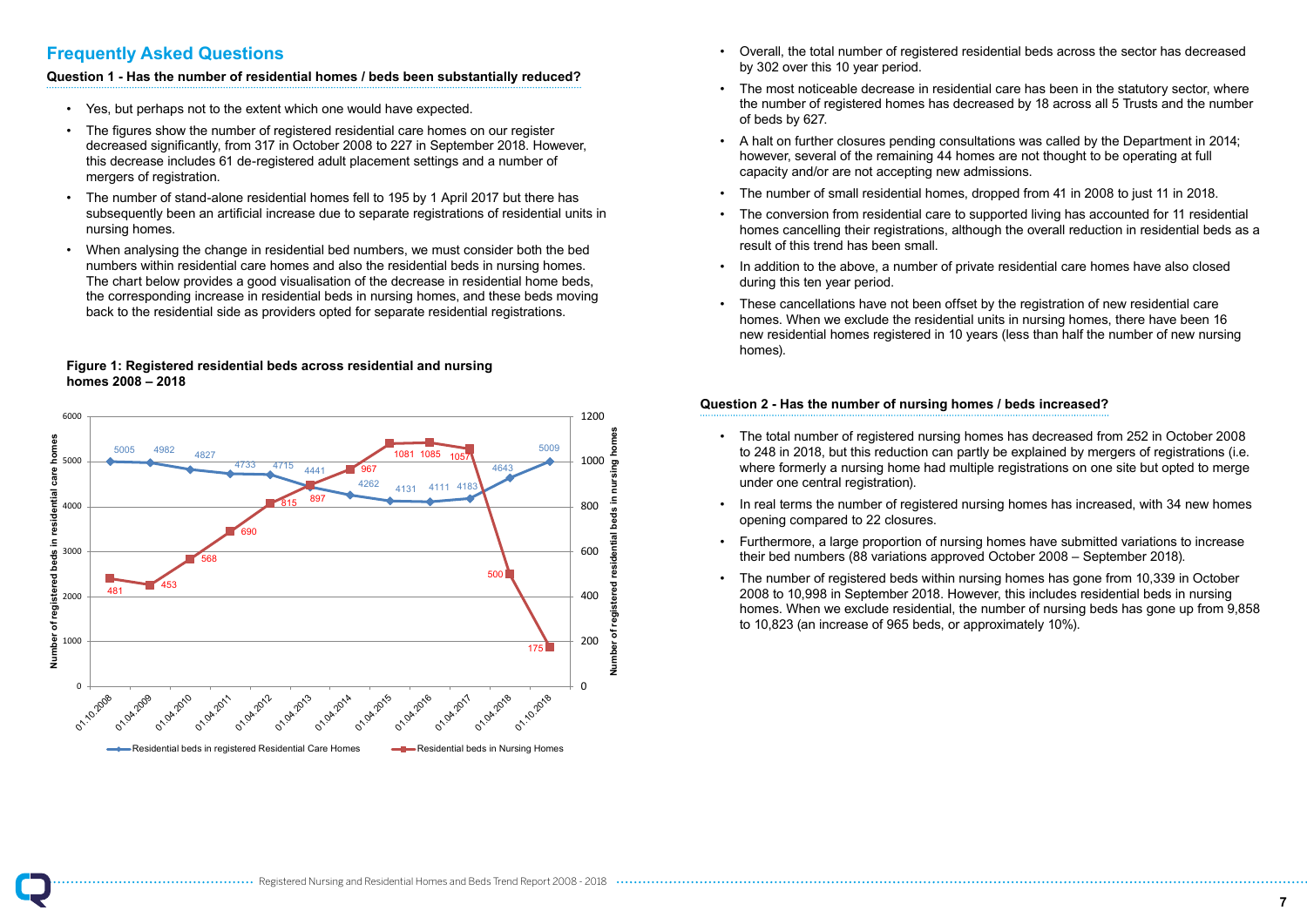

- The overall number of nursing beds has increased during this period, while The overall number of nursing beds has increased during this period, while residential care homes/beds have decreased. However, there are geographical variations in the numbers (see appendices 1 and 2).
- The Northern Trust had the most nursing homes opened during the 10 year The Northern Trust had the most nursing homes opened during the 10 year period (13) and is also the only trust to have seen an increase in their overall number of residential care beds (explained mostly by the fact that most of the new build nursing homes in this trust area also had residential units attached).
- There are also regional variations within trust areas. For example, of the five There are also regional variations within trust areas. For example, of the five nursing homes closed in the Western Trust between 2014 and 2018, three were located in County Fermanagh (Enniskillen, Irvinestown and Belleek) and two in mid and west Tyrone (Newtownstewart and Omagh).
- Although there have been more new homes registered than de-registered Although there have been more new homes registered than de-registered (when mergers  $(3.000000)$ , closures of individual nursing homes have hever there in pacture. local areas as well as the service users and relatives directly affected. are excluded), closures of individual nursing homes have nevertheless impacted upon
- Furthermore, the closure of multiple homes in a short time period will put pressure on  $\mathcal{F}_{\mathcal{F}}$  furthermore, the closure of multiple homes in a short time period will put  $\mathcal{F}_{\mathcal{F}}$  function  $\mathcal{F}_{\mathcal{F}}$  function  $\mathcal{F}_{\mathcal{F}}$  function  $\mathcal{F}_{\mathcal{F}}$  function  $\mathcal{F}_{\mathcal{F}}$  function  $\mathcal{F}_{\mathcal{$ the system.

### **Question 3 – Have certain trust areas been impacted more by closures? Question 3 – Have certain trust areas been impacted more by closures?**



• Although new nursing homes have opened in Omagh, Limavady and Derry/Londonderry, there have been no new homes located in Fermanagh to replace those which have closed as of 30 September 2018). This tends to back up the evidence of a shortage in nursing

service users from residential care to supported living, but there has also been the closure of several small homes and statutory homes located in Enniskillen, Omagh, Castlederg

• Belfast is the only Trust to have seen a decrease in their number of nursing beds between

- homes in that county.
- The Western Trust has also seen a substantial decrease in their number of residential beds (falling by about 25%). This decrease can partly be explained by the transfer of and Lisnaskea.
- 2008 and 2018, albeit only a nominal decrease of five.
- It is likely that the Belfast Trust has placed patients in homes located in the Northern and Belfast area.
- The South Eastern Trust in particular had a large increase in nursing beds due to the registration of several large homes and also extensions to existing homes.
- Three of the 7 newly registered homes in the South Eastern Trust area are located in Dunmurry, just to the south-west of Belfast.

South Eastern areas, as these trusts cover towns and suburbs located within the Greater



#### **Question 4 – Have the larger providers now obtained a larger**

#### **share of the care home sector?**

- The percentage of nursing homes/beds carried on by the 10 largest nursing homes providers has remained fairly static. However, the number of homes carried on by single providers has decreased.
- There have also been changes in the profile of the largest providers, with Four Seasons decreasing their number of homes/beds by about 10% and the second largest provider (Southern Cross) leaving the sector.
- Some existing providers have expanded their number of homes while other new providers have entered the sector (mostly notably the English based Priory Group and Runwood Homes, but also local based companies such as Larchwood Care Homes and Healthcare Ireland).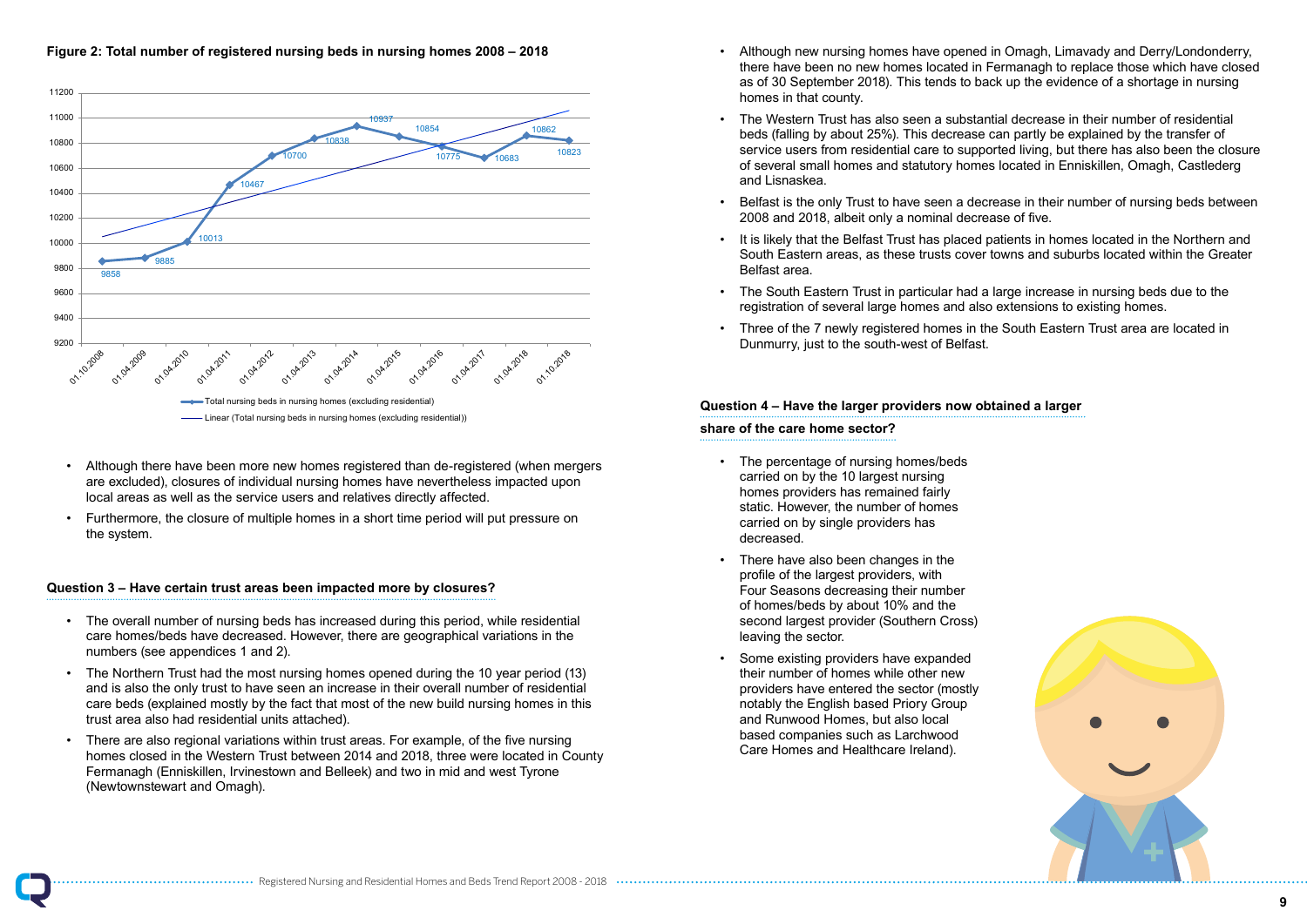#### **Figure 4: Registered nursing homes by provider 30 September 2018**

• In the residential home sector, the main changes have been a decrease in the number of homes carried on by the HSC trusts and an artificial increase in the homes carried on by the larger nursing home providers, due to the outcome of the residential beds in nursing

- homes project.
- There has however been a decrease in the number of independent and voluntary providers carrying on small residential homes.

### **Question 5 – have the number of homes / beds registered for dementia patients increased?**

• In October 2008, 64 out of the 252 nursing homes were registered for category DE, and of these 22 were registered solely for dementia beds, with the remainder registered for DE

suggests a substantial increase in dementia care provision within registered care homes

large proportion of variation applications made by nursing homes were either to add the

• The maximum number of dementia beds within nursing homes at this time was 1,752 (the majority of nursing homes registered for multiple categories of care will have a breakdown

- Anecdotal evidence combined with the analysis of new registrations and variations over the last 10 years.
- Twenty-four of the 34 newly registered nursing homes had the dementia category and a dementia category or increase their number of dementia beds.
- This assumption is further backed up by a comparison between the 2008 and 2018 figures.
- along with other categories of care.
- of their numbers per category as a condition of registration).
- Also in 2008, 17 out of the 256 residential care homes (excluding adult placement for dementia residents.
- The total number of dementia beds within residential homes was 408.
- dementia beds.
- places since 2008).
- 22 to 16 over the same time period, indicating that providers have opted for multiple category registrations more frequently.
- of 2,016 dementia beds in residential homes.

settings) were registered for the dementia category. Eleven of these homes were solely

• The October 2018 figures show a substantial increase in both the number of nursing and residential homes registered for category DE and in the total number of registered

• 108 out of the 248 nursing homes were registered for category DE and the maximum number of dementia beds in the nursing home sector was 2,722 (i.e. an increase of 970

• Paradoxically, the number of 'sole' dementia nursing homes has actually decreased from

• The increase in residential dementia provision appears to be even greater, with 124 of the 227 residential care homes registered for category DE as at 30/09/2018 and a maximum



- Wilson Group
- **Healthcare Ireland (Belfast) Limited**
- Healthcare Ireland (Belfast) Limited ■ Spa Nursing Homes Ltd
- Macklin Group
- **Hutchinson Homes Ltd**
- Larchwood Care Homes (NI) Ltd
- Conway Group
- **Priroy Group**
- Runwood Homes Ltd
- **Four Seasons Health Care**
- nursing home Other Providers with more than one
- Single Providers

### Figure 3: Registered nursing homes by provider 01 October 2008



#### Chester Homes Ltd

- **Elim Trust Corporation**
- ■Hutchinson Homes Ltd
- **Brooklands Nursing Homes Ltd**
- Carewell Homes Ltd
- **Mercy Care Ltd**
- North & West Housing
- Spa Nursing Homes Ltd
- Southern Cross Healthcare
- Four Seasons Healthcare ⊦our Seasons
- Other Providers with more than one nursing home
- Single Providers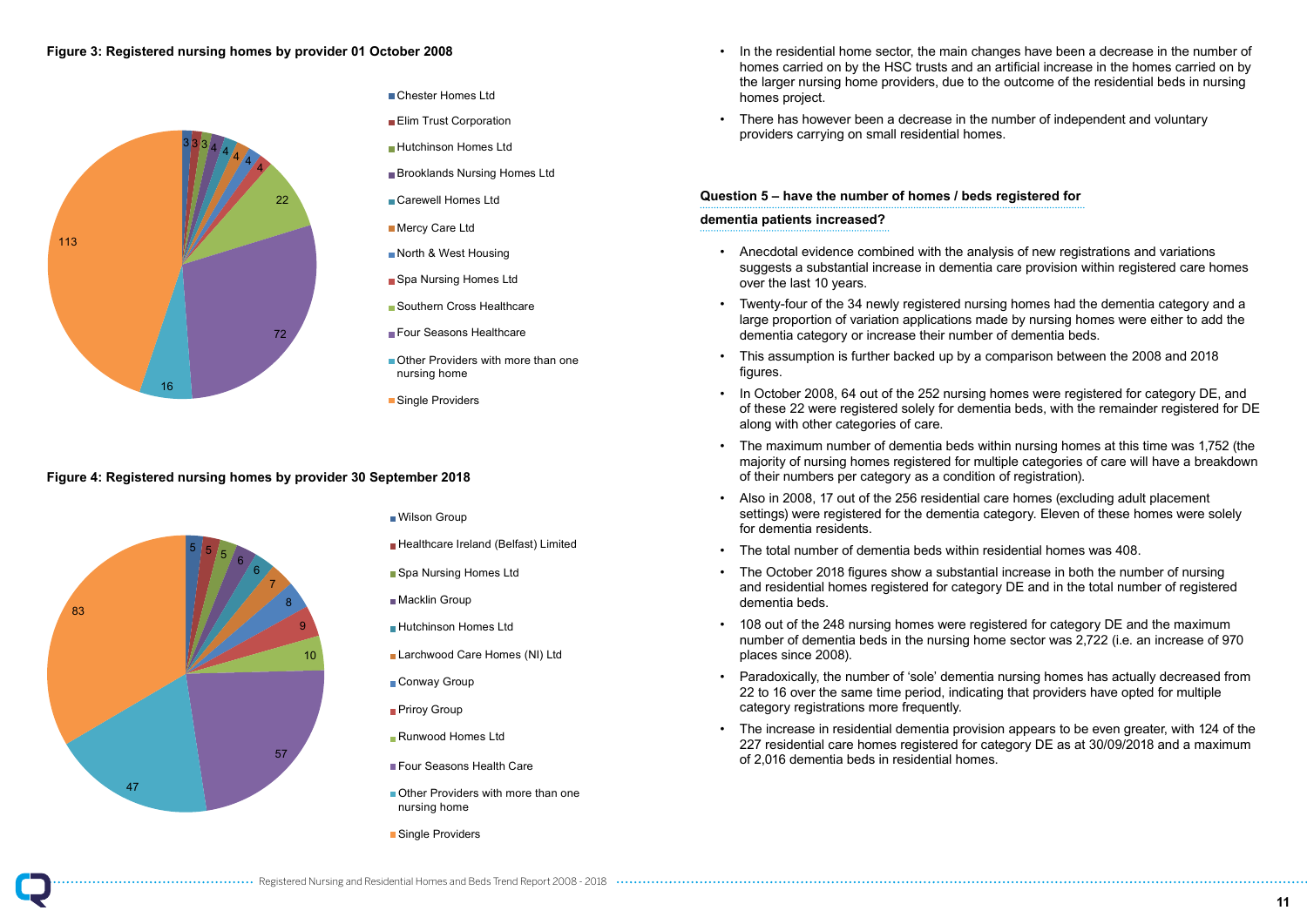However, the residential total may be inflated for two reasons: site as nursing homes, and the 30 registrations account for 608 residents.

- Firstly, 30 of the 124 homes are sub-categorised as residential within nursing homes many, 50 or the 124 nomes are sub-categorised as residential within nursing nomes<br>meaning they are separately registered residential units on the same site as nursing homes, and these 30 registrations account for 608 residential dementia beds.
	- Secondly, not all of the residential care homes registered for category DE alongside other categories of care have breakdowns of their number in each category. Where this is the case, the maximum number of dementia beds is taken to be the same as the maximum be the same as the maximum number of domential body to taken to be the same as the maximum number of beds within the home. It is unlikely this is case for most of these homes; therefore the figure will be inflated. maniper or beas within the none. It is animely this is case for most or these homes<br>therefore the figure will be inflated

#### **Figure 6: Proportion of residential homes registered for dementia, 2008 compared to 2018**

however this included 61 adult placement settings which no longer required registration with RQIA due to the publication of the Adult Placement Agency Regulations in 2007.

- Nevertheless, the figures show that 232 of the 475 registered nursing and residential homes as at 30/09/2018 did have the DE dementia category. This accounts for 49% of all registered homes, up from only 16% in October 2008.
- In terms of registered beds, in October 2018 there was a potential maximum of 4,738 dementia beds across all registered nursing and residential homes in Northern Ireland and this accounts for 30% of all the registered care home beds. In October 2008, this percentage was 14%.

### **Residential Care Homes – Trend data summary**

The total numbers of registered residential care homes and residential beds have both reduced significantly over the last ten years (Figure 1). This has been impacted by a number of factors:

- 1. The deregistration of adult placement settings
	- The total number of homes as registered with RQIA on 1 October 2008 was 317,
	- These 61 residential homes were de-registered through a rolling process from 1 and the majority had only one placement, the impact of their de-registrations had a negligible impact on the total bed numbers.

October 2008 – 30 September 2009. Figure 1 shows that the impact was primarily in the Northern and Southern trusts. As these placements were all registered as small homes1

#### 2. Mergers of registration

were either due to mergers of registration or residents being moved into new residential

### Figure 5: Proportion of nursing homes registered for dementia, **2008 compared to 2018 to 2018 to 2018**

- During the third quarter of 2008-09, two providers completed mergers of multiple registered residential units on the same site, resulting in 16 deregistrations.
- In all, 25 residential home de-registrations which occurred during this 10 year period accommodation.
- 3. Closures
	- in July 2016.
- 4. Increase due to residential beds in nursing homes project
	- The figure has subsequently increased to 227 by 01.10.2018, this total reflects the 39 Trust.

• There have also been a significant number of home closures excluding those accounted for above, resulting in the total number of residential homes being reduced falling to 194

residential units within nursing homes which now require separate registrations. Figure 1 shows that the only Trust where numbers were not affected significantly was Belfast





Total number of residential homes registered for dementia Total number of registered residential homes Total number of residential homes registered for dementia Total number of registered residential homes

<sup>1</sup> A small home is defined under the 2005 Registration Regulations as an establishment with three or less registered beds.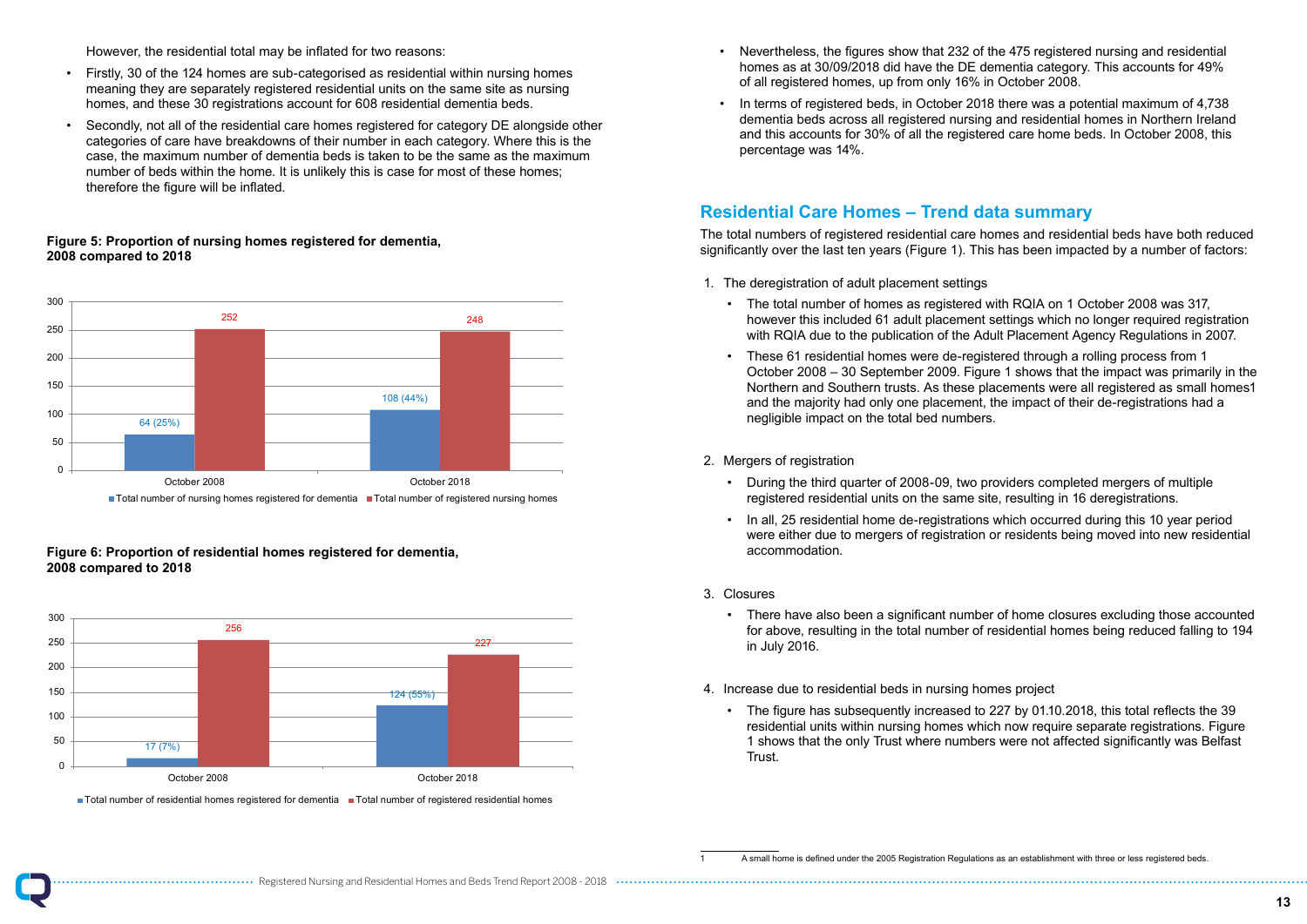There were 5,468 residential beds in October 2008, this decreased to 5,311 in January 2010 (due to the closure of three statutory homes in late 2009), before increasing again and peaking at 5,530 in April 2012, followed by a substantial drop after this date due to the number of home closures, particularly the closure of statutory residential homes during 2012 and 2013.

Tables 1 and 2 show that the number of registered residential homes decreased by 43 (18%) between 01 April 2010 and 31 March 2017, whereas the number of residential beds registered within residential care homes decreased by 644 (13%).

Table 1: Numbers of registered residential care homes April 2010 and April 2017  $\overline{4}$  (N) between  $\overline{3}$  (i.e. interesting and 31 March 2010 and 31 March 2017, whereas the number of  $\overline{2}$ residential beds of registered residential care homes dent zo roland april zo ri • The decrease in residential homes from 1 April 2012 – 1 October 2013 was partially offset by an increase in residential beds within nursing homes which occurred around the same

- time.
- What we have therefore seen is a substantial decrease in the number of 'stand-alone' residential homes but an increase in residential homes registered on the same site as nursing homes.
- This factor has offset some of the impact of the closure of homes and loss of residential period (i.e. approximately 6%).

beds – however, there was still a total decrease of 302 residential beds over this ten year

### **New Registrations**

**Figure 7: Number of registered residential care homes 2008 to 2018 Figure 7: Number of registered residential care homes 2008 to 2018**

period – however, the bulk of this number are residential units within nursing homes which

• 16 new 'stand-alone' residential care homes were registered between 2008 and 2018, 8 of

- A total of 55 residential home registrations have been completed during this 10 year required separate registrations (39 in total).
- which were homes for learning disability patients.
- less than 10 beds.

• These 16 new homes range in size from one 3 bedded respite unit to a 57 bedded home (a nursing home re-registered as a residential care home). Six of these new homes have

### **Cancellation**s

| <b>Date</b>  | <b>BHSCT</b> | <b>NHSCT</b> | <b>SEHSCT</b> | <b>SHSCT</b> | <b>WHSCT</b> | Total |
|--------------|--------------|--------------|---------------|--------------|--------------|-------|
| 1 April 2010 | 45           | 59           | 61            | 27           | 46           | 238   |
| 1 April 2017 | 43           | 50           | 50            | 19           | 33           | 195   |
| Net change   | -2           | -9           | $-11$         | -8           | $-13$        | -43   |

commonly stated reason for cancellation was that their service was no longer financially

Table 2: Numbers of registered residential care beds April 2010 and April 2017 Table 2: Numbers of registered residential care beds April 2010 and April 2017

| <b>Date</b>  | <b>BHSCT</b> | <b>NHSCT</b> | <b>SEHSCT</b> | <b>SHSCT</b> | <b>WHSCT</b> | Total  |
|--------------|--------------|--------------|---------------|--------------|--------------|--------|
| 1 April 2010 | 1,289        | 1,025        | 1,267         | 481          | 765          | 4,827  |
| 1 April 2017 | 1,164        | 909          | 1,138         | 420          | 552          | 4,183  |
| Net change   | $-125$       | $-116$       | $-129$        | $-61$        | $-213$       | $-644$ |

• The number of statutory residential care homes decreased from 62 in 2008 to 44 in 2018. In addition to the closures, several of the remaining statutory residential homes are not operating at full capacity and/or not accepting new admissions. The maximum number of registered statutory residential beds dropped by over a third (from 1,715 to 1,088) over the

- Small residential homes:
- In terms of closures, the number of small residential care homes (excluding adult placement settings) has decreased from 41 in October 2008 to 11 in 2018. The most viable.
- Statutory homes:
- same time.
- Conversion to supported living model:
- regulations/standards.
- categorised as supported living tenants.

• In total, 11 of the residential homes which de-registered from 2008 – 2018 converted to supported living services and therefore required re-registration under the domiciliary care

• These 11 cancellations resulted in a total reduction of 145 residential beds. However, most of the existing service users accommodated within these services were reassessed and

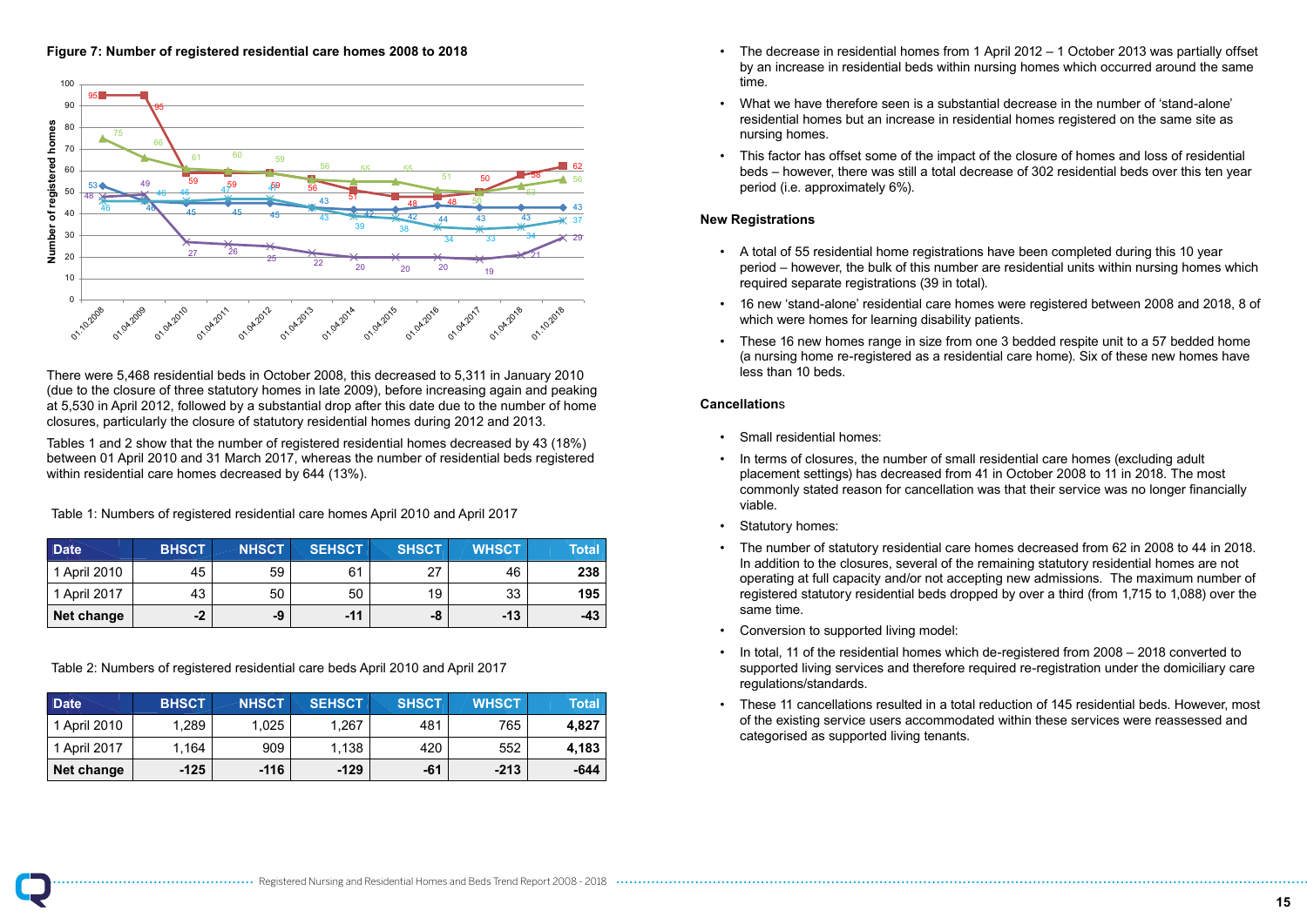- There are 965 additional registered nursing beds in the sector in September 2018 than There are 965 additional registered nursing beds in the sector in September there were in October 2008 (i.e. an increase of approximately 10%). NB. This figure excludes residential beds within nursing homes.
- When residential beds are included, the increase in beds within nursing homes is reduced When residential beds are included, the increase in beds within nursing to 659 (approximately 6%) i.e. indicating a decrease of 306 residential beds within nursing homes between October 2008 – September 2018.
- There has been an increase in the number of registered beds in nursing homes across all trust areas with the exception of the Western Trust, where there has been decrease of 27 beds. homes across all trust areas with the exception of the exception of the  $W$
- The largest increases have been in the Northern Trust and South Eastern Trust areas (120 and 498 beds respectively).
- There was an increase in bed numbers for all of the Trusts (except Belfast) between 1 April 2010 and 1 April 2011. This was due to the registration of 7 new nursing homes and approval of 14 variations to increase bed numbers, all approved during this 12 month period.
- Again, the dip in overall numbers in four of the trusts between 1 April 2017 and 30 September 2018 is due to the residential in nursing homes project. The exception here is the Belfast Trust, where there have only been a small number of homes impacted by the 16 work of this project.

#### **New Registrations**

### **Nursing Homes – Trend data summary website of number of number of number of number of number of number of number o**

The overall number of nursing homes has remained fairly constant across the Trusts over the last ten years, increasing from 251 in 2009 to a peak of 268 from 2013 to 2015 before falling to 248 in 2018 (Figure 2). The number of nursing homes in the Northern Trust area has increased from 62 in 2008 to 67 in 2018. Meanwhile, the numbers of homes in both the Belfast Trust and the Western Trust have both decreased (by 7 and 5 respectively). It should be noted that some nursing homes in nursing homes historically had multiple registrations for different suites/units, and therefore the harding homes motohodily had malippe registrations for different suites/units, and therefore<br>total number of beds is a better indicator of service provision in this sector. number of beds is a better indicator of service provision in this sector.

- A total of 34 new nursing homes were registered between 1 October 2008 and 30 September 2018 with a total of 1,524 registered beds.
- The size of these homes ranges from a one-bedded nursing respite unit to an 84 bedded home, with an average size of 45 beds per home.
- Table 3 shows that the largest number of new nursing homes is located in the Northern Trust area.

Table 3: New nursing homes registered 2008 –2018 by HSC Trust

|                                                | <b>Belfast</b> | <b>Northern</b> | <b>Eastern</b> | South Southern Western |     | <b>Total</b> |
|------------------------------------------------|----------------|-----------------|----------------|------------------------|-----|--------------|
| <b>New nursing homes</b>                       |                | 13              | 6              | 6                      | 5   | 34           |
| <b>Registered beds in new</b><br>nursing homes | 213            | 443             | 318            | 236                    | 314 | 1,524        |

### **Figure 8: Registered nursing homes and beds 2009 to 2018 Figure 8: Registered nursing homes and beds 2009 to 2018**

The 34 new homes are carried on by 17 different providers, with the Priory Group carrying on 8 and Runwood Homes 6 (see Appendix 3).

• The majority of these new homes (24) are registered for category DE (Dementia) and 21 are registered for both dementia care and category I (old persons not falling into any other category).

### **Cancellations**

- As previously stated, several of the cancellations of registration processed in respect of nursing homes reflected mergers of registration which did not impact on the number of registered beds. However, a total of 22 nursing homes did close during this 10 year period.
- Nine of these closed homes were carried on by Four Seasons Healthcare (FSHC), five of which closed in December 2015 / January 2016. FSHC also sold three of their nursing homes to other providers in January / February 2016.
- One of FSHC's closed homes was subsequently re-registered as a residential care home under a new provider.
- One nursing home carried on by Runwood Homes was de-registered by RQIA through emergency enforcement action in August 2017.
- One closed home was subsequently replaced by a new build nursing home on the same site.

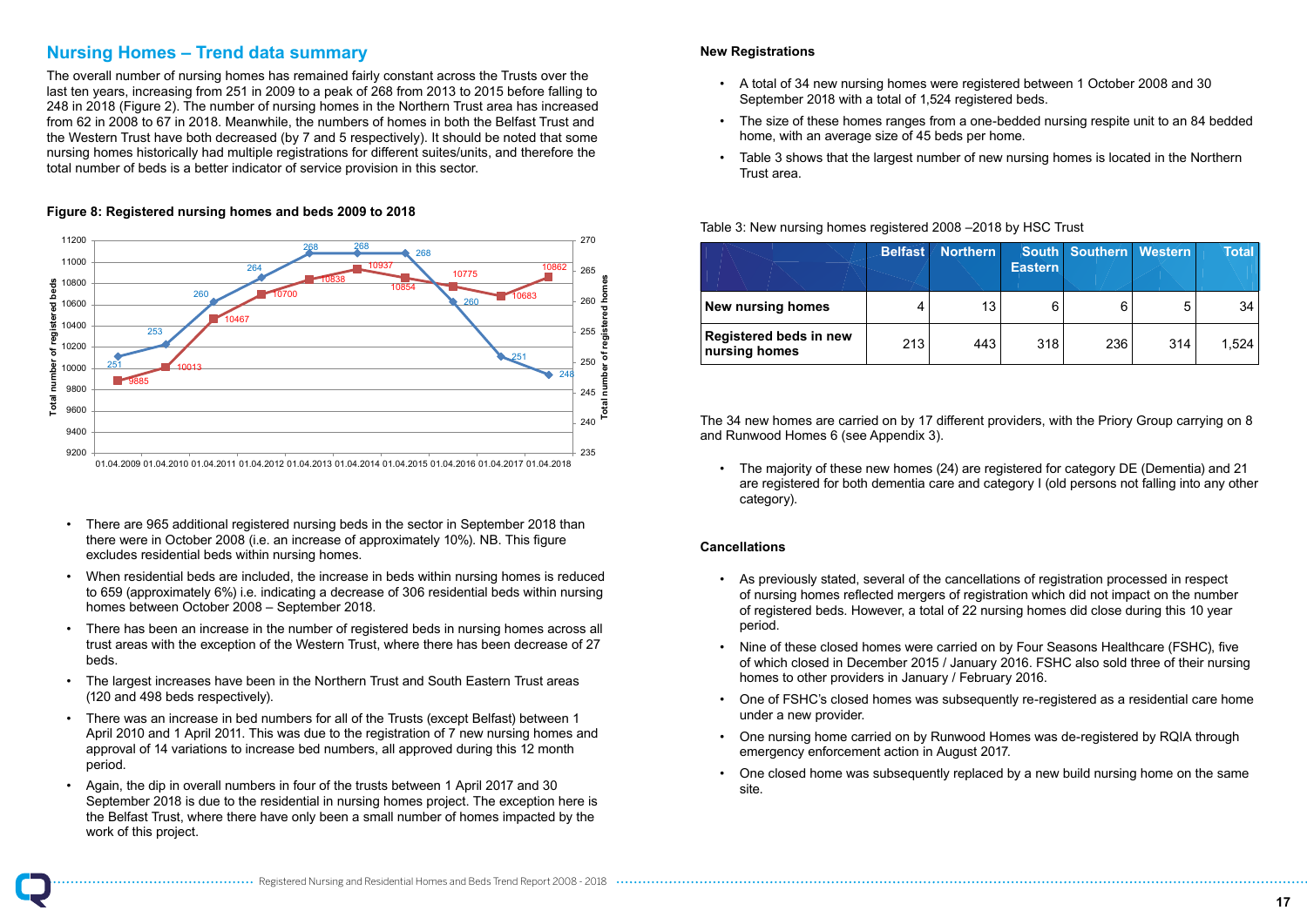# Residential beds in nursing homes project is evidential beds in nursing homes project is evidenced by a set of th

- The impact of the residential beds in nursing homes project is evidenced by the increase In registered residential homes and beds from April 2017 onwards (see Figure 1).
- Figure 3 below shows a significant increase in the number of residential beds registered register the contribution of the contribution of the matter with contribution of the contribution of the within nursing homes between 1 April 2009 and 31 March 2015, followed by a steep decrease from 1 April 2017 onwards, mainly due to the requirement to register residential units within nursing homes separately. The register residential units within nursing homes separately.

- There were a small number of residential homes registered on the same site as nursing homes prior to April 2017, but the number significantly increased as a result of this project.
- Figure 4 shows the difference between the number of beds within stand-alone residential care homes and those separately registered but on the same site as nursing homes.

## Figure 10: Residential homes beds by sub category 2017 - 2018

### **De-Registration of Adult Placement Settings**

• In 2007, the Adult Placement Agencies Regulations were published by the Department

• 61 adult placement settings previously registered as small residential care homes were

• These adult placement de-registrations coincided with a number of mergers of registration

- of Health. This led to the registration of 4 adult placement agencies responsible for managing settings where care is provided.
- de-registered as part of a rolling process from October 2008 to January 2010.
- during the same period.
- There was a significant reduction in the overall number of registered residential care homes, from 317 in October 2008 to 238 in January 2010 (a reduction of 79, or 25%).
- However, the adult placement settings and other de-registered homes were small in size, so the decrease in residential bed numbers over the same time period was marginal (reduction of 193 beds, or a 4% decrease, see figure 5).

### **Figure 9: Number of nursing beds and residential beds in nursing homes 2008 to 2018 to 2018**

### **Figure 11: Registered residential homes and beds 2008 to 2010**





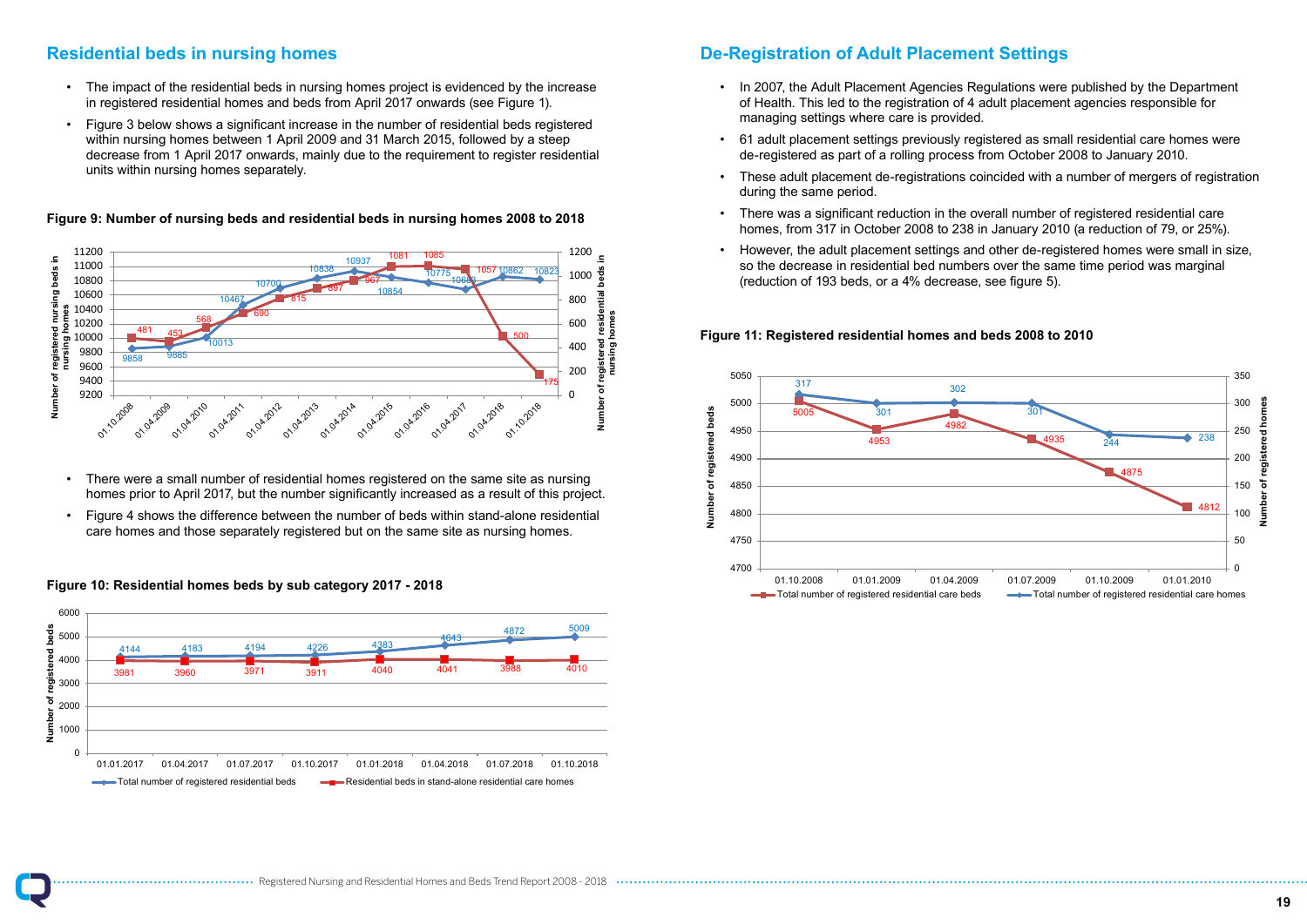

### **Summary by Trust area**

- The net change in bed number over the 10 years can be further broken down by Trust area (see Appendices 1 and 2).
- Although there has been an overall decrease of 302 residential beds across Northern Ireland, the number of residential beds actually increased in the NHSCT area by 188.
- As the number of stand-alone residential homes in the Northern Trust decreased between October 2009 and April 2017, this increase must be accounted for by residential beds in nursing homes.
- The other four trust areas have seen their residential bed numbers decrease, the most notable being the Western Trust, where there has been the loss of 214 registered residential beds (or a reduction of 25%).
- In the nursing sector, the Belfast Trust area is unique in the fact that their overall number of nursing beds has decreased over the ten year period (although only by five).
- As per Appendix 3, there have only been four new nursing home registrations in the Belfast Trust area (the lowest of all five trusts) and one of these was a six bedded statutory unit.
- These new Belfast Trust homes/beds have been offset by closures and variation decreases.
- The Western Trust has seen a nominal increase of 50 nursing beds (or 3%) and the Southern Trust has increased by 192 beds (10%). Although the Northern Trust has seen the largest number of new homes registered and the largest increase in overall beds (i.e. when nursing and residential beds are combined), the South Eastern Trust has had the largest increase in nursing beds (486 beds or 25%).
- There has only been a small increase in the number of nursing homes in the South Eastern Trust area (52 to 54) however, the newly registered homes have been larger than the homes which have closed. Also, South Eastern Trust nursing homes have had a proportionally large number of variation increases when compared to the other trust areas.

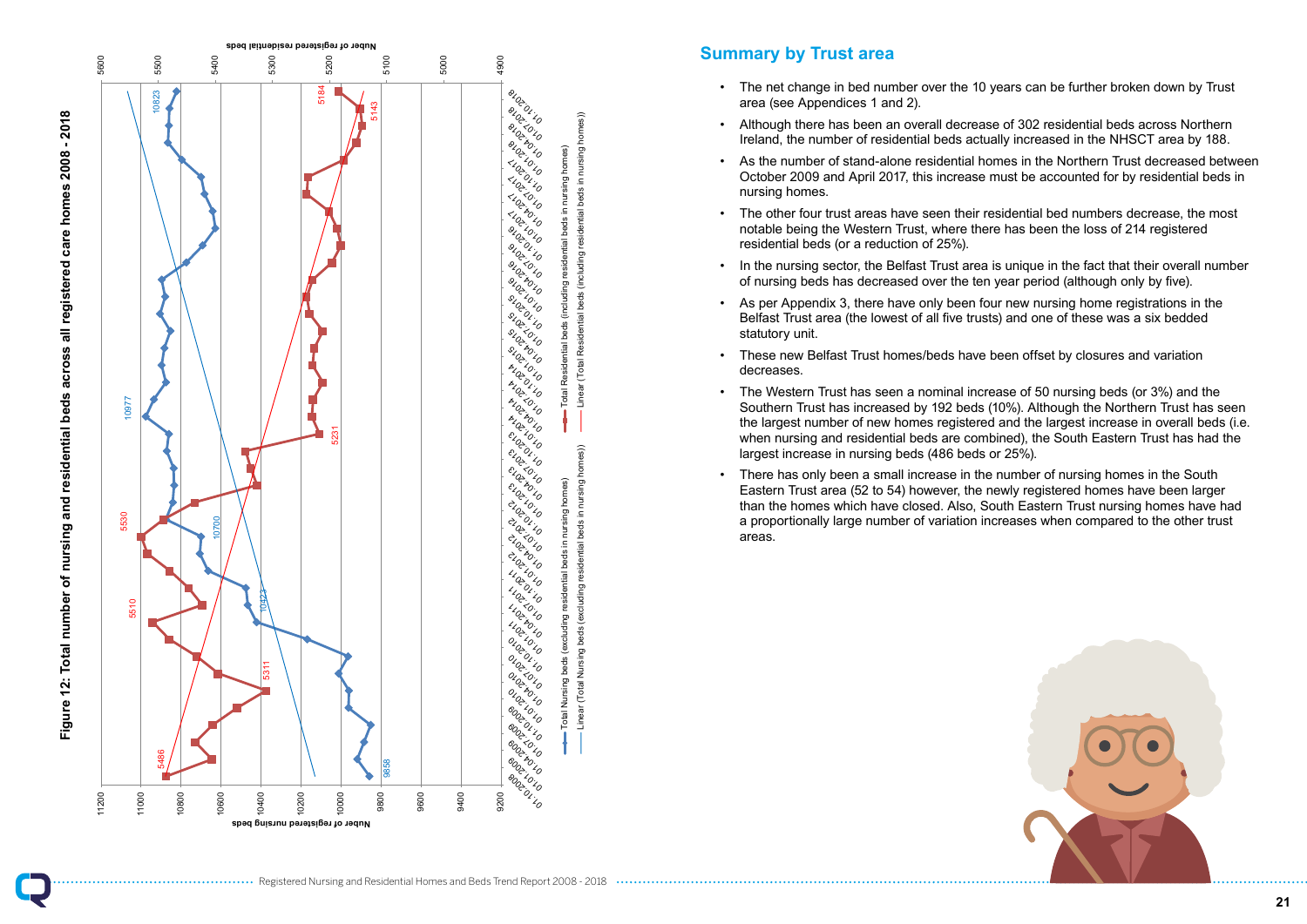### **Comparison with NI population data**

- A total of 1,002 variations to registration were approved in respect of registered care A total of 1,002 variations to registration were approved in respect of registered care<br>homes between 2008 and 2018, of which 706 were for nursing homes (i.e. 71%) and nomes between 2000 and 2010, or milen 100 mercies. Harding its<br>296 for residential care homes (29%).  $\overline{a}$  total of 1,002 variations to registrations to registrations to registration were approximately in respect of  $\overline{a}$
- Almost 40% of the variations approved related to the addition of categories of care to a Almost 40% of the variations approved related to the addition of categories of ranced to be charged approved to account the security of caregotics of care to a home's registration. Minor variations (usually relating to internal alterations to the building but not resulting in changes to their registration details) accounted for 18%, increases in the number of users/beds was another 18% and conditions of registration 13% (Figure 7).
- Figures published by the Northern Ireland Statistical Research Agency (www.nisra.gov.uk) show the total population of Northern Ireland increased from 1,779,152 to 1,870,834 in 2017, representing a growth of approximately 4%.
- However, during this same ten year period, the population of persons aged 65 years or older has jumped from 247,500 to 302,975 (an increase of 22%).
- The percentage of persons 65 years or older as a proportion of the total population has increased from 14% to 16%.
- Over the same time period, the number of nursing beds has increased by 10% (see page 8).
- As established, there has been a reduction in residential beds. However, the overall number of beds in registered care homes has increased by 4%.
- Therefore, the percentage increase in nursing beds was less than half of the increase in the population aged 65 years or over.

### **Residential beds in nursing homes**

• Of the 121 variations categorised as 'conditions', most (75) were completed between April specifically where nursing homes opted to move to named residents only or to remove

- 2017 September 2018 and related to the residential beds in nursing homes project, their residential categories.
- Likewise, the 36 reductions in bed numbers variations which were completed between April 2017 and September 2018 were predominantly nursing homes transferring their residential beds to separate registrations.

### **Minor variations**

• The breakdown of minor variations shows that the large majority (84%) were submitted in respect of nursing homes, whereas minor variations received and approved for residential

- homes were relatively rare (only 28 approved in 10 years).
- A minor variation will generally occur when a home is making internal alterations to their example, if they build a new nurse's station or sluice room).

building without impacting on the total number of bedrooms or categories of patients (for

# **Variations Variations**

### **Increases / decreases in bed numbers**

• The figure for residential care homes going through an increase in numbers appears high

- (with 90 approved) however, the majority of these increases were for small changes within the category numbers, whereas the bulk of substantial bed increases and/or extensions to premises occurred within nursing homes.
- Likewise, some of the reductions in bed number variations will actually have resulted rooms).

from improvements to a home (for example, where double rooms are replaced with single

### **Variation trend analysis**

### **Figure 13: Variations approved between 2008 and 2018 by service type Figure 13: Variations approved between 2008 and 2018 by service type**

• The above analysis of minor and increase variations, along with the figures relating to new

- registrations (which show the bulk of new build homes have been for nursing patients) indicates that there has been substantially more investment in building work within the nursing home sector than in the residential home sector.
- Two of the key variation types providing an insight into the trends within the sector are additions to care categories & increases in service user numbers.
- A large proportion of variations submitted for increases and/or additional care categories within the home.
- The high number of additions/increases for dementia places along with the bulk of new years) indicates a substantial increase in the dementia care provision within registered homes (see conclusion, question 5).

involved either adding the dementia category or increasing the number of dementia beds

nursing homes being registered for category DE (24 out of 34 new registrations over 10

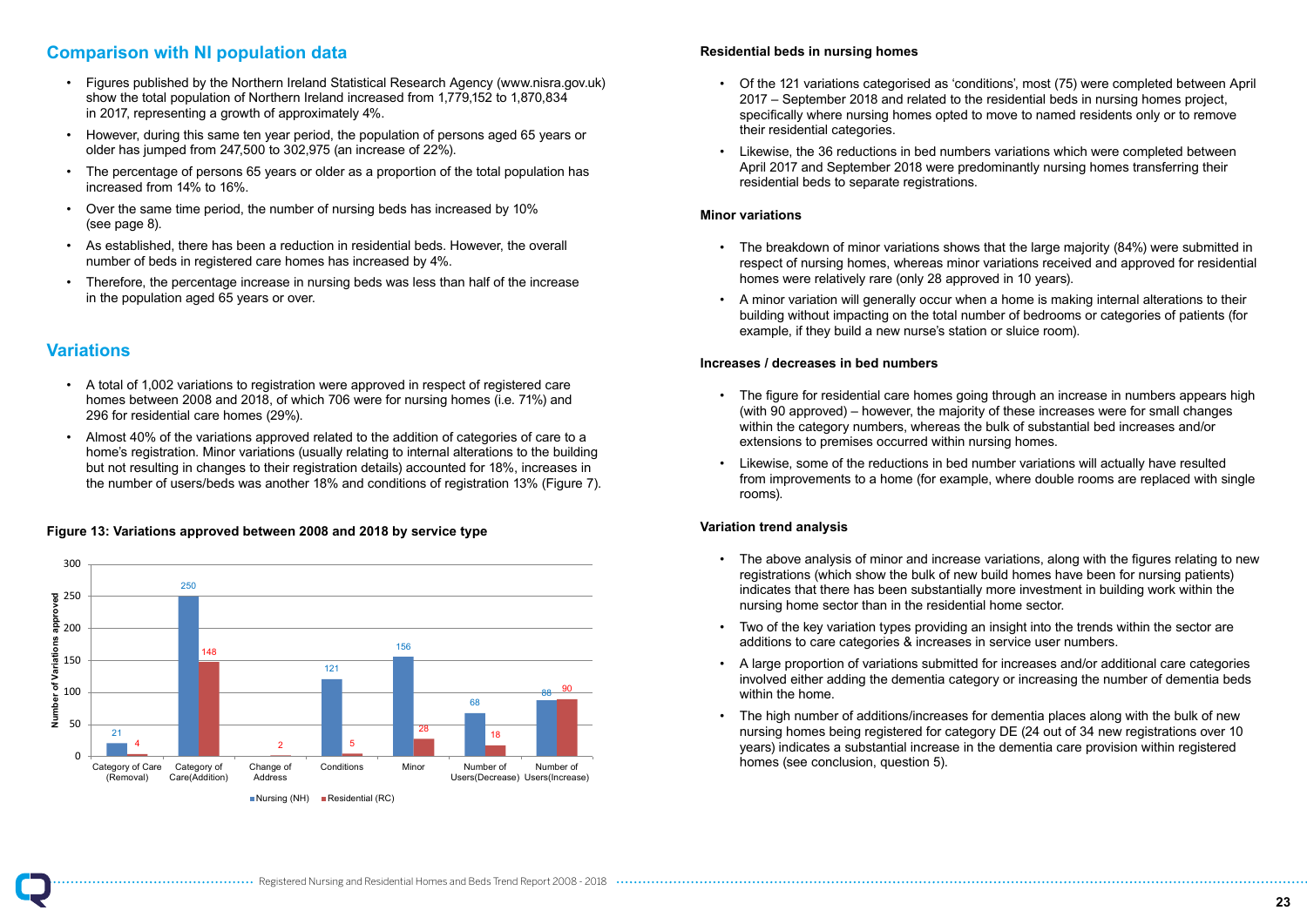### **Changes of ownership – Largest Nursing and Residential Providers**

• Accurate figures for changes of home ownership prior to 2014 are not available, but can still be used to provide overall trend figures with a focus on the largest independent providers.

### **Top ten largest nursing home providers**

- In 2008, the ten largest providers of nursing homes together controlled 49% of the registered homes and 54% of the beds (see Appendix 4). However, Four Seasons and Southern Cross accounted for the bulk of these, with other providers accounting for only 3 or 4 registered homes.
- In 2018, the 'top ten' nursing home providers still controlled a comparable size of the market (48% of the homes and 52% of the beds, see Appendix 5). However, there have been significant changes in the profile of the top ten.
- Southern Cross (which was the second largest provider in 2008) is no longer in existence.
- Four Seasons remains the largest single provider but has reduced in size.
- The profile of the 'medium' sized providers has changed significantly with several companies expanding in size (including Hutchinson Homes, Spa Nursing and Brooklands Healthcare) while other new providers have come into the sector – Runwood Homes and the Priory Group, which are both English based companies, and Healthcare Ireland and Larchwood Care which are locally based.
- In addition to the above changes, we have seen a decrease in the number of nursing homes carried on by 'stand-alone' providers.
- For example, in October 2008, 113 out of the 252 registered nursing homes were either carried on by a sole person, a partnership or a single company which was not known to be part of a larger group or to carry on any other nursing homes in Northern Ireland. This constituted 45% of the total.
- In October 2018, this figure had fallen to 83 out of 248 registered homes (or 33%).
- It should be noted that statutory (or trust run) nursing homes are rare and tend to be small specialist units for learning disability or mental health patients. As of October 2018, there were four statutory nursing homes with a total of 25 registered beds.

### **Top ten largest residential home providers**

- The 2008 figures (see Appendix 6) that the top four residential homes providers in terms of homes carried on were HSC trusts, with the Southern Trust being the sixth largest.
- The other large providers were either housing associations or voluntary organisations.
- The 'top ten' providers list for 2018 (Appendix 7) shows four of the five trusts are still on the list, but the number of homes carried on by these trusts has decreased.
- Runwood, Four Seasons and the Priory Group have all come into the top 10, largely due to the registration of residential units within nursing homes.

• Also, the percentage of residential homes/beds controlled by the ten largest providers has

- Praxis has reduced their overall number of residential homes (partly due to mergers).
- North and West Housing (now Apex Housing) have converted all but one of their residential homes to supported living services.
- decreased slightly over ten years.
- A large proportion (45%) of residential homes registered in 2018 are carried on by either homes in Northern Ireland. However, it should be noted that several of these entities services.

a sole person, a partnership or a company which does not carry on any other residential are registered to carry on other service types, mostly nursing homes or supported living

### **Statutory residential care homes**

• In October 2008, the Trust statutory sector accounted for 24% of residential care homes and 35% of the total registered residential beds.

### Table 4: Statutory and Independent Residential Care Homes 2008 and 2018

|                                                        | <b>Statutory</b> | Independent Total |     | % Statutory |
|--------------------------------------------------------|------------------|-------------------|-----|-------------|
| Registered statutory residential<br>homes October 2008 | 62               | 194               | 256 | 24.2%       |
| Registered statutory residential<br>homes October 2018 | 44               | 183               | 227 | 19.4%       |

• The number of homes and beds within the statutory sector has decreased significantly the 5 HSC Trusts, accounting for 22% of the total residential beds.

over this ten year period, with only 19% of registered residential homes now carried on by

Table 5: Statutory and Independent Residential Care Homes 2008 and 2018

|       |                  | % Statutory                           |
|-------|------------------|---------------------------------------|
|       |                  |                                       |
| 1,715 | 4,922            | 34.8%                                 |
|       |                  |                                       |
| 1,088 | 5,009            | 21.7%                                 |
|       | <b>Statutory</b> | Independent   Total<br>3,207<br>3,921 |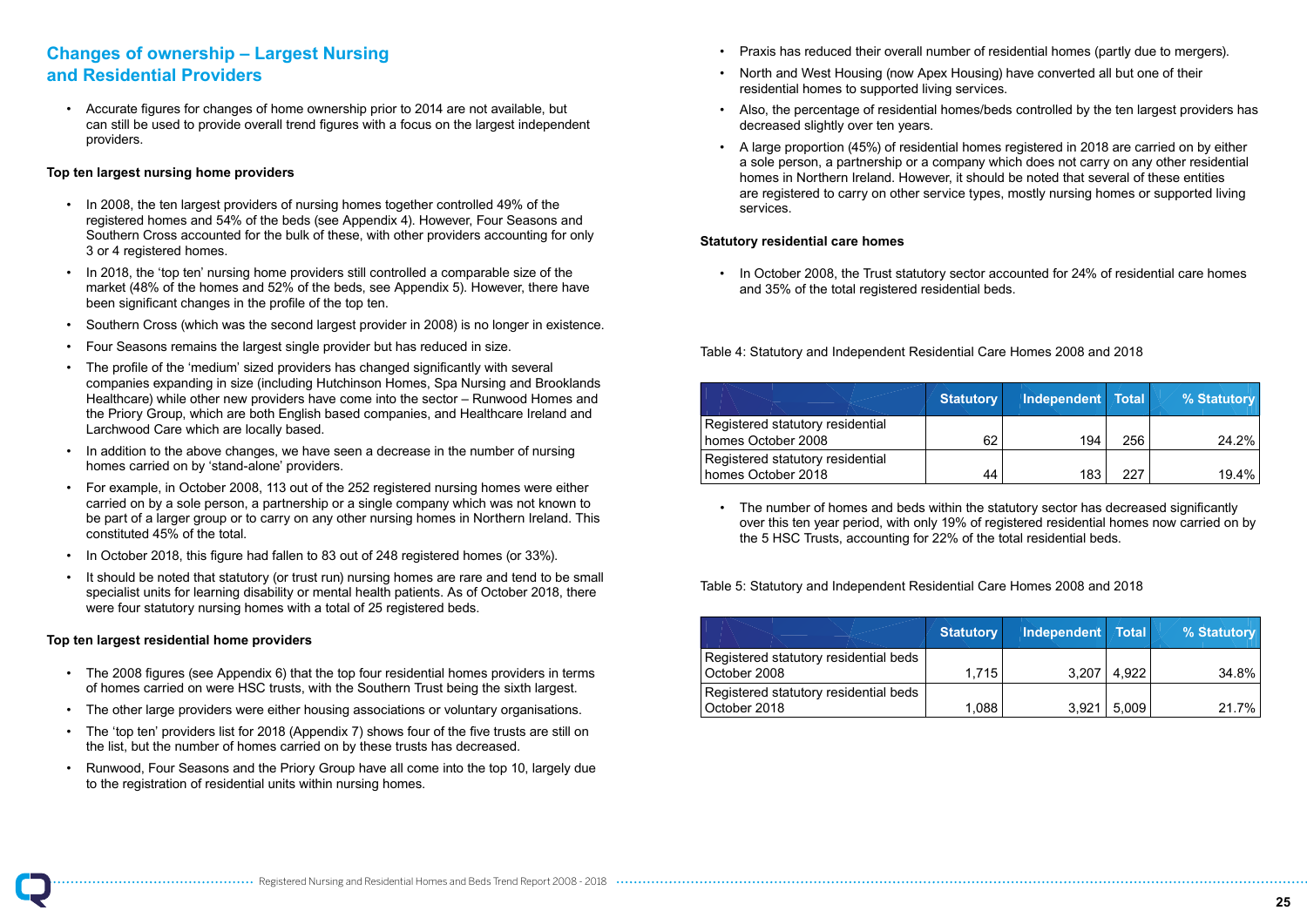

### **Focus on large independent providers**

- Southern Cross– which was at the time the second largest care home provider in Northern Ireland – went into administration in 2011, resulting in 26 of their homes and 1,299 registered beds being re-registered under new providers.
- Several of these homes have gone through further changes of ownership in the years since, and two have closed.
- Runwood Homes only had one registered home in Northern Ireland as at 30 September 2008. Ten years later, they are registered to carry on 10 nursing homes, one residential care home and eight residential within nursing homes.
- In total, they are registered for 479 nursing beds and 329 residential beds, making them one of the largest care home providers in Northern Ireland.
- Of their 11 stand-alone homes, 7 were new builds while the other four were acquired from other providers (another home which was acquired in August 2016 was subsequently closed).
- The Priory Group had no registered care homes in Northern Ireland in October 2008. By 2018, they carried on nine nursing homes and six residential homes (two stand-alone and four residential in nursing homes). These services are registered under four subsidiary companies (all named Amore).
- In total they have 451 nursing and 120 residential beds. All of their homes are new builds with the exception of one which was acquired in June 2009.
- Four Seasons remain the largest overall care home provider in Northern Ireland; however, the group has shrunk in size due to several home closures and sales (as outlined above, see nursing homes cancellations, page 9).
- Four Seasons actually grew in size in 2011 when they acquired nine homes from Southern Cross Healthcare but subsequently reduced their portfolio through closures and sales of homes, and have further reduced their bed numbers through variation decreases.
- Their overall number of registered homes has decreased by six and their bed numbers by 310.
- As per the tables below, Four Seasons reached a peak of 86 registered homes and 3,884 registered beds in 2013; therefore, their total bed numbers decreased by 781 between October 2013 and October 2018 i.e. a reduction of 20%.
- The bulk of this decrease has been in their nursing homes, with the loss of 738 nursing beds in five years (21%), whereas their residential bed numbers have only decreased by 43 (or 12%).

### Table 6: Four Seasons registered homes 2008, 2013, 2018

| <b>Date</b>       | <b>Nursing Homes</b> | <b>Residential Care</b><br>Homes | <b>Total homes</b> |
|-------------------|----------------------|----------------------------------|--------------------|
| 30 September 2008 | 72                   | 4                                | 76.                |
| 30 September 2013 | 80                   | 6                                | 86                 |
| 30 September 2018 | 57                   | 13                               |                    |

Table 7: Four Seasons registered beds 2008, 2013, 2018

| <b>Date</b>       | <b>Total Nursing beds</b> | <b>Total Residential beds</b> | <b>Total beds</b> |
|-------------------|---------------------------|-------------------------------|-------------------|
| 30 September 2008 | 3.162                     | 251                           | 3.413             |
| 30 September 2013 | 3,519                     | 365                           | 3,884             |
| 30 September 2018 | 2,781                     | 322                           | 3,103             |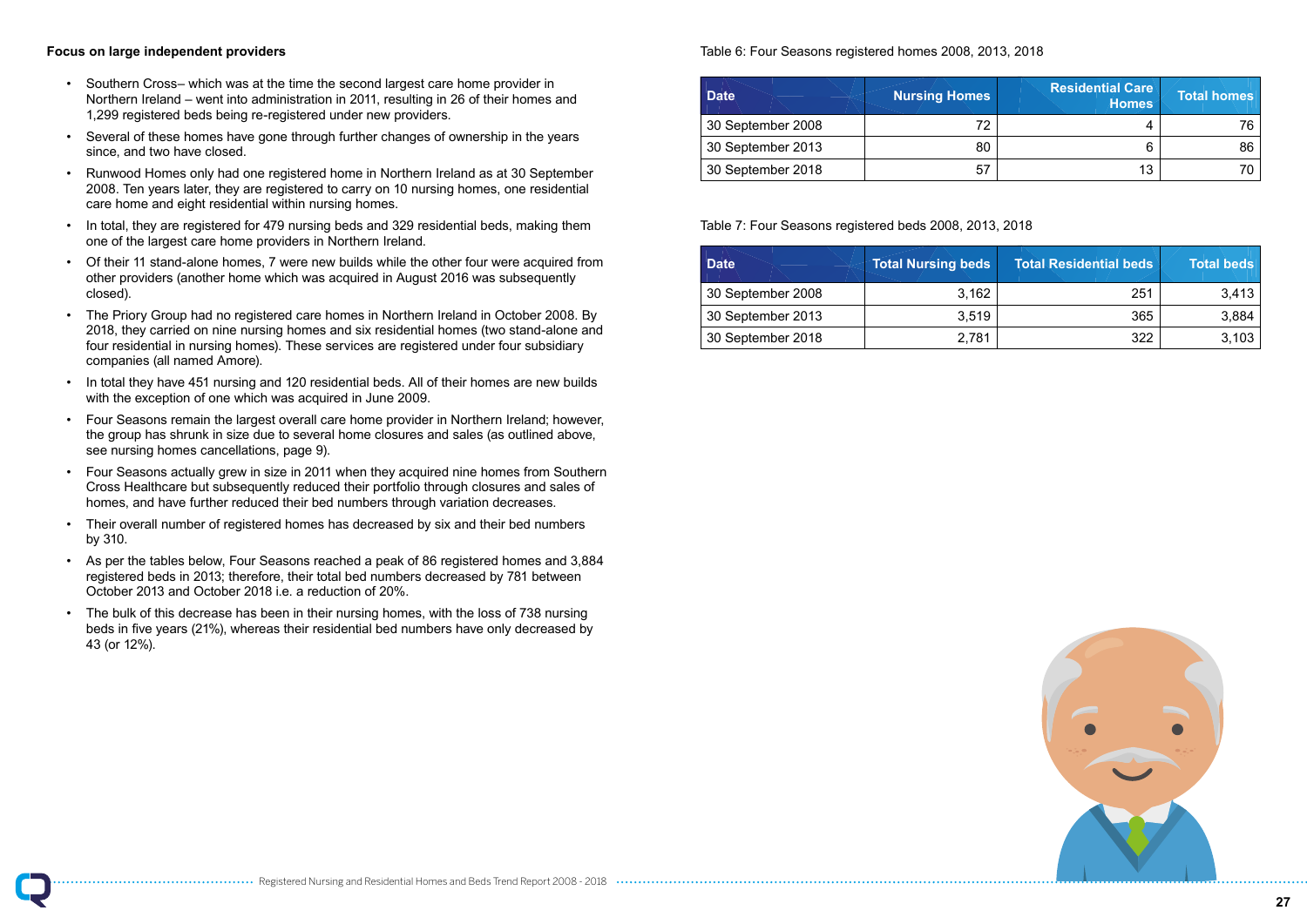

## **Appendices**

**Appendix 1: Nursing Beds by HSC Trust area (excluding residential beds in nursing homes) 2008 – 2018**

| Year                                 | <b>Belfast</b> | <b>Northern</b> | <b>South</b><br><b>Eastern</b> | <b>Southern</b> | <b>Western</b> | <b>Total</b> |
|--------------------------------------|----------------|-----------------|--------------------------------|-----------------|----------------|--------------|
| October 2008                         | 2,092          | 2,511           | 1,941                          | 1,870           | 1,444          | 9,858        |
| October 2009                         | 2,109          | 2,516           | 1,924                          | 1,889           | 1,532          | 9,970        |
| October 2010                         | 2,192          | 2,581           | 1,950                          | 1,909           | 1,537          | 10,169       |
| October 2011                         | 2,063          | 2,785           | 2,206                          | 2,081           | 1,530          | 10,665       |
| October 2012                         | 2,000          | 2,937           | 2,346                          | 2,082           | 1,509          | 10,874       |
| October 2013                         | 2,013          | 2,790           | 2,363                          | 2,153           | 1,543          | 10,862       |
| October 2014                         | 2,019          | 2,773           | 2,391                          | 2,176           | 1,520          | 10,879       |
| October 2015                         | 2,059          | 2,751           | 2,359                          | 2,130           | 1,581          | 10,880       |
| October 2016                         | 1,978          | 2,699           | 2,362                          | 2,087           | 1,503          | 10,629       |
| October 2017                         | 1,987          | 2,745           | 2,487                          | 2,100           | 1,478          | 10,797       |
| October 2018                         | 2,087          | 2,753           | 2,427                          | 2,062           | 1,494          | 10,823       |
| <b>Net Change</b><br>$(2008 - 2018)$ | $-5$           | 242             | 486                            | 192             | 50             | 965          |

### **Appendix 2: Residential beds by Trust area (including residential beds in nursing homes) 2008 - 2018**

| Year                                 | <b>Belfast</b> | <b>Northern</b> | <b>South</b><br><b>Eastern</b> | <b>Southern</b> | <b>Western</b> | <b>Total</b> |
|--------------------------------------|----------------|-----------------|--------------------------------|-----------------|----------------|--------------|
| October 2008                         | 1,335          | 1,222           | 1,439                          | 649             | 841            | 5,486        |
| October 2009                         | 1,315          | 1,178           | 1,386                          | 621             | 855            | 5,355        |
| October 2010                         | 1,330          | 1,200           | 1,314                          | 705             | 932            | 5,481        |
| October 2011                         | 1,293          | 1,203           | 1,363                          | 689             | 932            | 5,480        |
| October 2012                         | 1,242          | 1,236           | 1,286                          | 709             | 931            | 5,404        |
| October 2013                         | 1,182          | 1,344           | 1,291                          | 630             | 771            | 5,218        |
| October 2014                         | 1,207          | 1,335           | 1,332                          | 608             | 767            | 5,249        |
| October 2015                         | 1,214          | 1,328           | 1,375                          | 623             | 700            | 5,240        |
| October 2016                         | 1,215          | 1,308           | 1,355                          | 632             | 677            | 5,187        |
| October 2017                         | 1,220          | 1,438           | 1,329                          | 563             | 625            | 5,175        |
| October 2018                         | 1,218          | 1,410           | 1,316                          | 613             | 627            | 5,184        |
| <b>Net Change</b><br>$(2008 - 2018)$ | $-117$         | 188             | $-123$                         | $-36$           | $-214$         | $-302$       |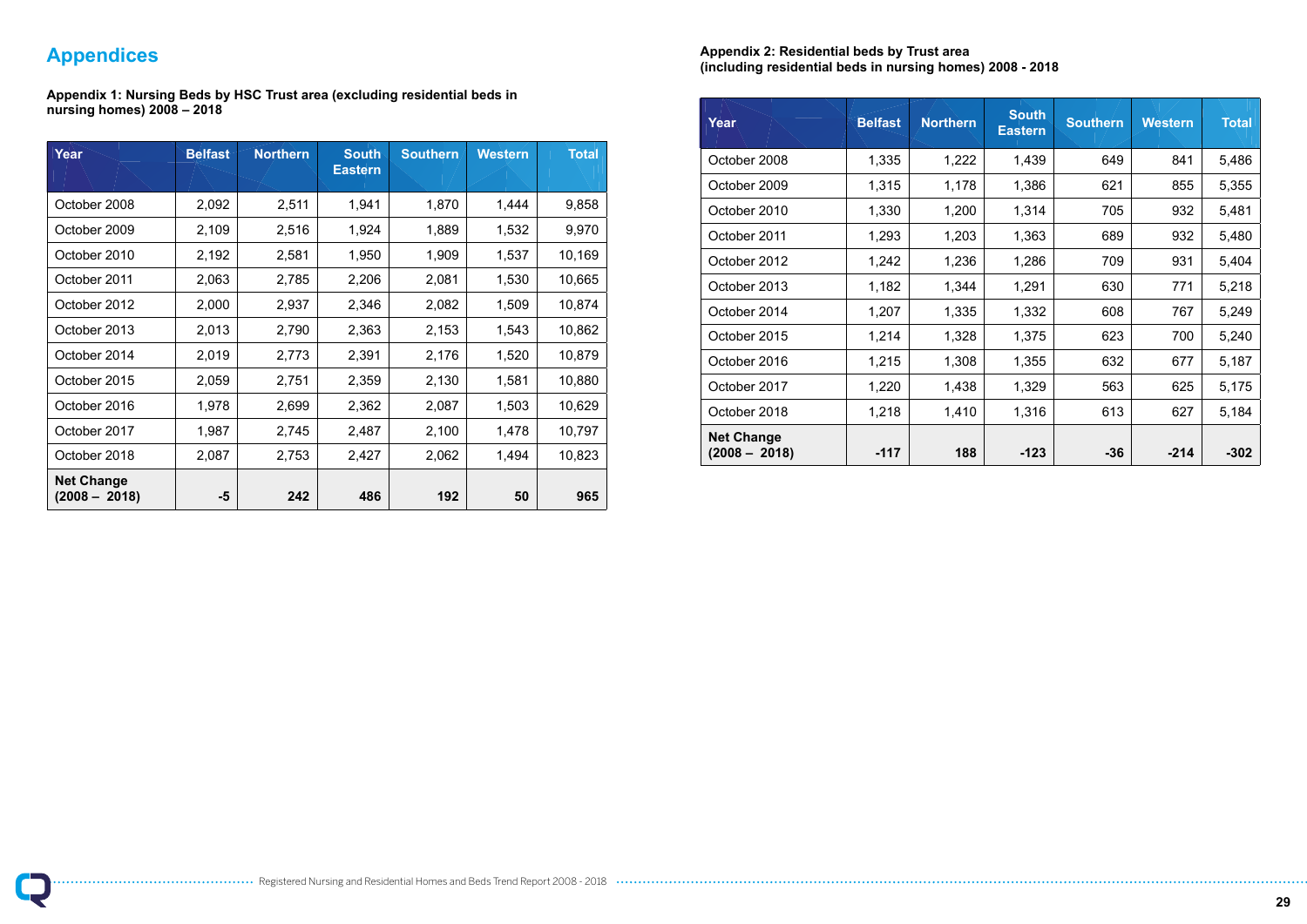### **Appendix 3: New nursing homes registered 2008 –2018 by provider**

| <b>Provider Organisation</b>                         | <b>Number of</b><br>new nursing<br>homes<br>registered<br>Oct 2008 -<br><b>Oct 2018</b> | $%$ of<br>total new<br>nursing<br>homes | <b>Total reg-</b><br><b>istered</b><br><b>beds</b><br>in new<br>nursing<br>homes* | $%$ of<br>total<br>new<br>nursing<br>homes |
|------------------------------------------------------|-----------------------------------------------------------------------------------------|-----------------------------------------|-----------------------------------------------------------------------------------|--------------------------------------------|
| <b>Priory Group</b>                                  | 8                                                                                       | 23.5%                                   | 362                                                                               | 23.8%                                      |
| <b>Belfast HSC Trust</b>                             | 1                                                                                       | 2.9%                                    | 6                                                                                 | 0.4%                                       |
| <b>Conway Group</b>                                  | 3                                                                                       | 8.8%                                    | 114                                                                               | 7.5%                                       |
| <b>Cornfield Care Centre</b>                         | 1                                                                                       | 2.9%                                    | 52                                                                                | 3.4%                                       |
| East Eden Ltd                                        | 1                                                                                       | 2.9%                                    | 81                                                                                | 5.3%                                       |
| <b>Four Seasons Health Care</b>                      | 1                                                                                       | 2.9%                                    | 66                                                                                | 4.3%                                       |
| Healthcare Ireland (Belfast) Limited                 | $\overline{2}$                                                                          | 5.9%                                    | 90                                                                                | 5.9%                                       |
| Knockagh Rise Ltd                                    | 1                                                                                       | 2.9%                                    | 29                                                                                | 1.9%                                       |
| Knockmoyle Lodge Ltd                                 | 1                                                                                       | 2.9%                                    | 59                                                                                | 3.9%                                       |
| M Care (NI) Ltd                                      | 1                                                                                       | 2.9%                                    | 64                                                                                | 4.2%                                       |
| <b>Macklin Group</b>                                 | $\overline{2}$                                                                          | 5.9%                                    | 104                                                                               | 6.8%                                       |
| <b>Maryland Healthcare Limited</b>                   | 1                                                                                       | 2.9%                                    | 84                                                                                | 5.5%                                       |
| <b>Runwood Homes Ltd</b>                             | 6                                                                                       | 17.6%                                   | 239                                                                               | 15.7%                                      |
| <b>Southern HSC Trust</b>                            | 1                                                                                       | 2.9%                                    | $\mathbf{1}$                                                                      | 0.1%                                       |
| St. James' Lodge Limited                             | 1                                                                                       | 2.9%                                    | 44                                                                                | 2.9%                                       |
| <b>Wood Green Management Company</b><br>(NI) Limited | 1                                                                                       | 2.9%                                    | 32                                                                                | 2.1%                                       |
| <b>Zest Care Homes Limited</b>                       | $\overline{2}$                                                                          | 5.9%                                    | 97                                                                                | 6.4%                                       |
| <b>Grand Total</b>                                   | 34                                                                                      |                                         | 1,524                                                                             |                                            |

\*These figures represent the current maximum number of beds registered within these homes. This total may have changed since the time of their first registrations.

**Appendix 4: Largest Nursing Home Providers October 2008**

| <b>Provider</b>                     | <b>Number of</b><br>registered<br>homes | <b>Number of</b><br>registered beds |
|-------------------------------------|-----------------------------------------|-------------------------------------|
| <b>Chester Homes Ltd</b>            | 3                                       | 152                                 |
| <b>Elim Trust Corporation</b>       | 3                                       | 105                                 |
| <b>Hutchinson Homes Ltd</b>         | 3                                       | 128                                 |
| <b>Brooklands Nursing Homes Ltd</b> | 4                                       | 209                                 |
| <b>Carewell Homes Ltd</b>           | 4                                       | 181                                 |
| Mercy Care Ltd                      | 4                                       | 156                                 |
| North & West Housing                | 4                                       | 132                                 |
| Spa Nursing Homes Ltd               | 4                                       | 145                                 |
| <b>Southern Cross Healthcare</b>    | 22                                      | 1,099                               |
| <b>Four Seasons Healthcare</b>      | 72                                      | 3,313                               |
| Total under 'Top 10' providers      | 123                                     | 5,620                               |
| % of Total Nursing Homes            | 48.8%                                   | 54.4%                               |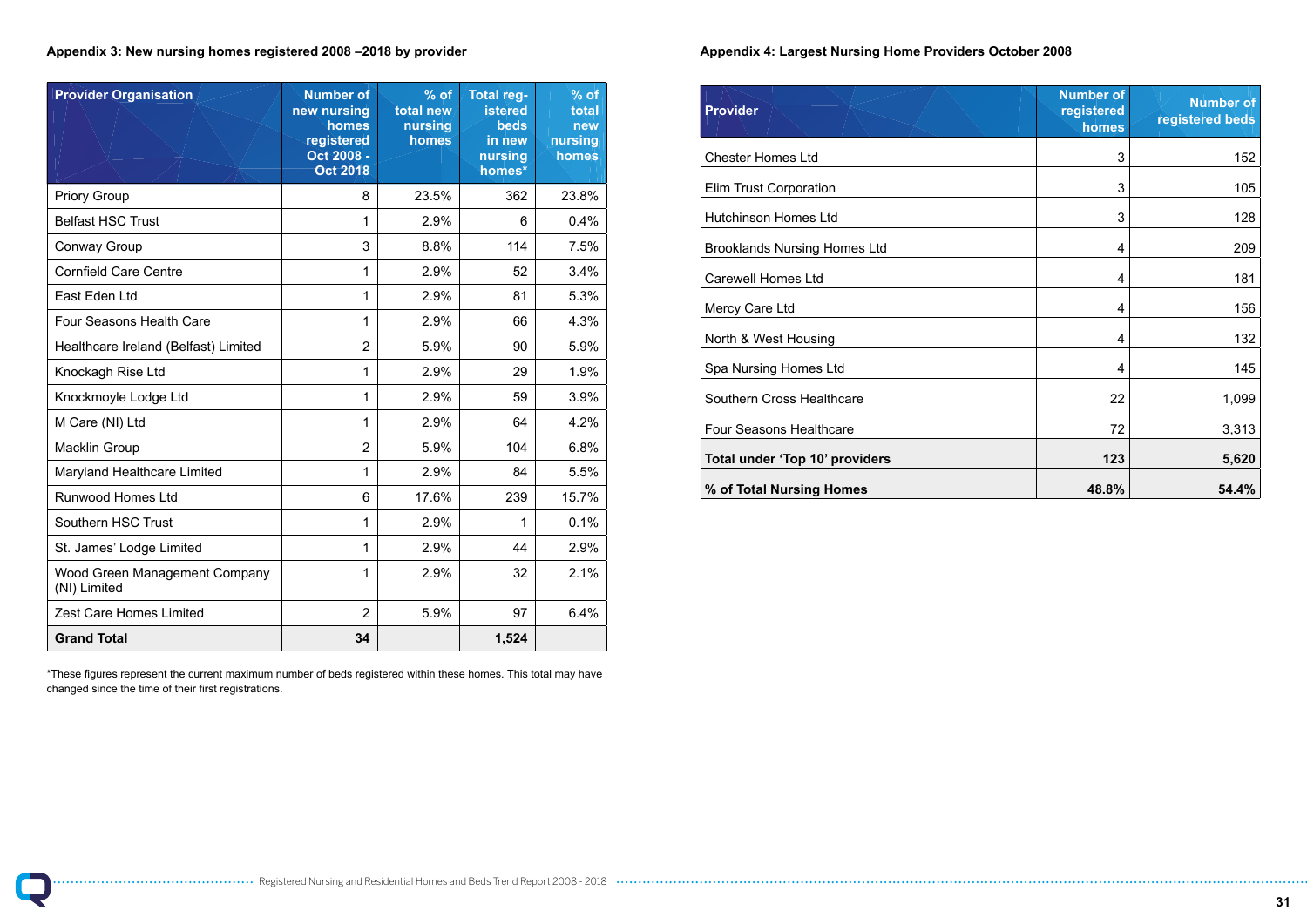### **Appendix 5: Largest Nursing Home Providers October 2018**

| <b>Provider</b>                                    | <b>Number of</b><br>registered<br>homes | <b>Number of</b><br>registered beds |
|----------------------------------------------------|-----------------------------------------|-------------------------------------|
| Wilson Group (including Chester Homes Ltd)         | 5                                       | 257                                 |
| Healthcare Ireland (Belfast) Limited               | 5                                       | 275                                 |
| Spa Nursing Homes Ltd                              | 5                                       | 203                                 |
| <b>Macklin Group</b>                               | 6                                       | 335                                 |
| <b>Hutchinson Homes Ltd</b>                        | 6                                       | 256                                 |
| Larchwood Care Homes (NI) Ltd                      | 7                                       | 325                                 |
| Conway Group (including Brooklands Healthcare Ltd) | 8                                       | 361                                 |
| <b>Priory Group</b>                                | 9                                       | 451                                 |
| <b>Runwood Homes Ltd</b>                           | 10                                      | 479                                 |
| <b>Four Seasons Health Care</b>                    | 57                                      | 2,793                               |
| Total under 'Top 10' providers                     | 118                                     | 5,735                               |
| % of Total Nursing Homes                           | 47.6%                                   | 52.1%                               |

### **Appendix 6: Largest Residential Care Home Providers October 2008**

| <b>Provider</b>                      | <b>Number of</b><br>registered<br>homes | <b>Number of</b><br>registered beds |
|--------------------------------------|-----------------------------------------|-------------------------------------|
| Downe Residential Project            | 5                                       | 38                                  |
| <b>Fold Housing Association</b>      | 5                                       | 178                                 |
| North & West Housing                 | 5                                       | 73                                  |
| Presbyterian Board of Social Witness | 6                                       | 201                                 |
| <b>Southern HSC Trust</b>            | 6                                       | 171                                 |
| Praxis Care Group / Challenge        | 10                                      | 75                                  |
| <b>Western HSC Trust</b>             | 12                                      | 289                                 |
| <b>Northern HSC Trust</b>            | 14                                      | 420                                 |
| <b>Belfast HSC Trust</b>             | 15                                      | 398                                 |
| South Eastern HSC Trust              | 16                                      | 448                                 |
| Total under 'Top 10' providers       | 94                                      | 2,291                               |
| % of Total Nursing Homes             | 36.7%                                   | 51.0%                               |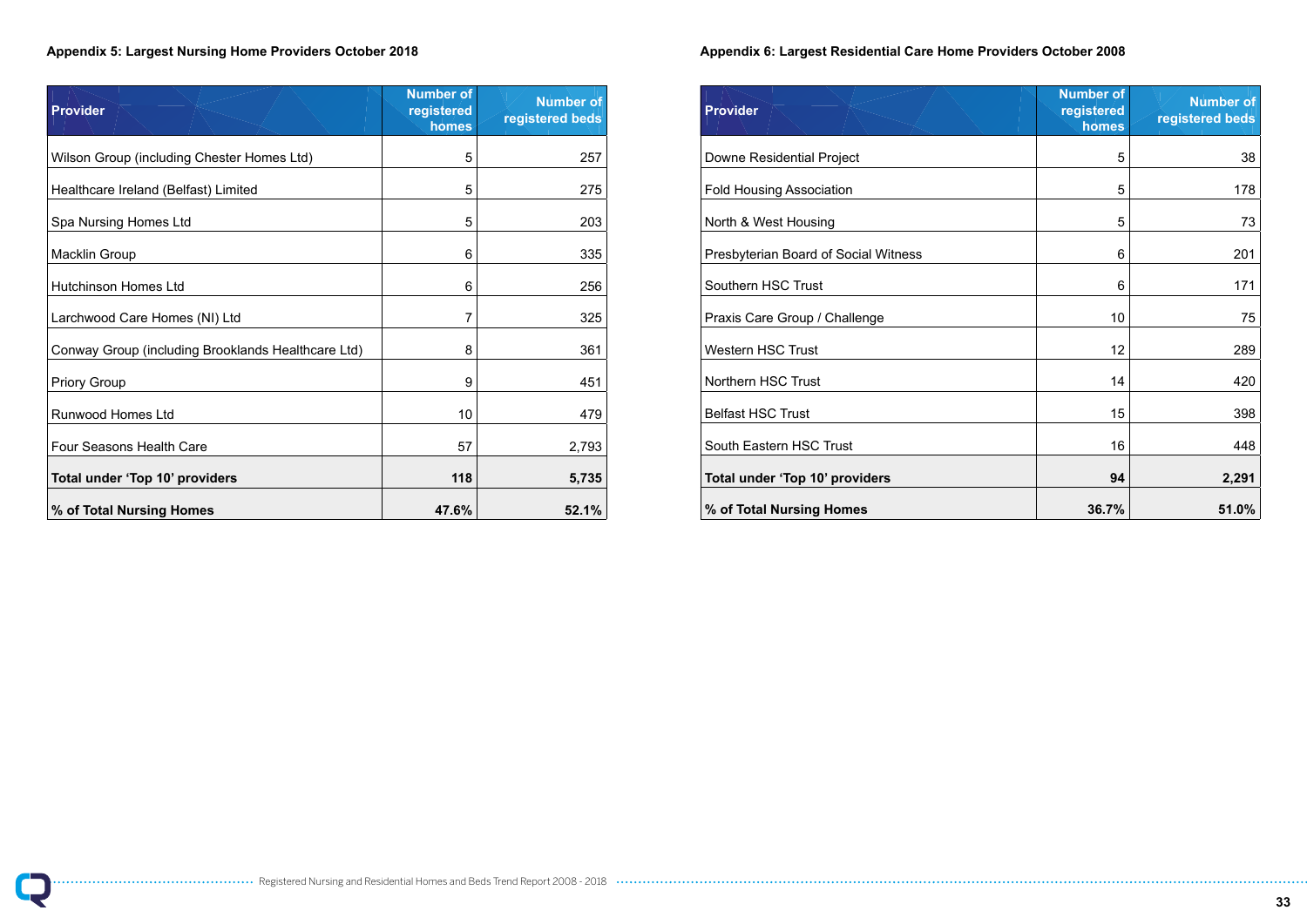

**TEN** 

 $\bullet$   $\bullet$ 

### **Appendix 7: Largest Residential Care Home Providers October 2018**

| <b>Provider</b>                                                     | <b>Number of</b><br>registered<br>homes | <b>Number of</b><br>registered beds |
|---------------------------------------------------------------------|-----------------------------------------|-------------------------------------|
| Praxis Care Group / Challenge                                       | 5                                       | 49                                  |
| <b>Priory Group</b>                                                 | 7                                       | 120                                 |
| <b>Presbyterian Council of Social Witness</b>                       | $\overline{7}$                          | 240                                 |
| <b>Radius Housing Association</b>                                   | 7                                       | 221                                 |
| South Eastern HSC Trust                                             | 8                                       | 232                                 |
| <b>Northern HSC Trust</b>                                           | 9                                       | 263                                 |
| <b>Runwood Homes Ltd</b>                                            | 9                                       | 329                                 |
| <b>Western HSC Trust</b>                                            | 10                                      | 208                                 |
| <b>Four Seasons Health Care</b><br>(including Tamulst Care Limited) | 13                                      | 310                                 |
| <b>Belfast HSC Trust</b>                                            | 13                                      | 288                                 |
| Total under 'Top 10' providers                                      | 88                                      | 2,260                               |
| % of Total Nursing Homes                                            | 38.8%                                   | 45.1%                               |

 $\ddot{\bullet}$